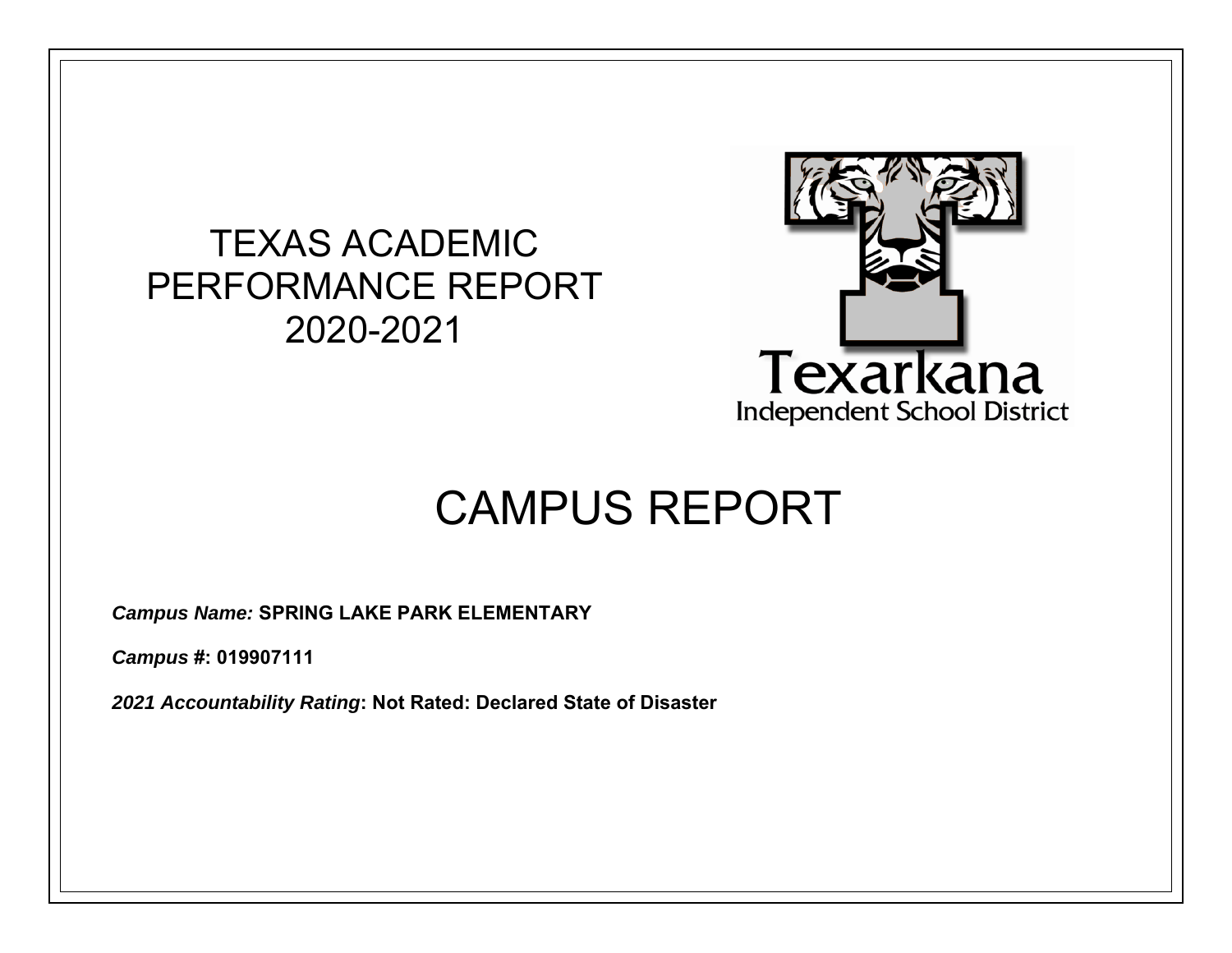#### **SPRING LAKE PARK ELEMENTARY PERFORMANCE OBJECTIVES 2020-2021**

- **Goal 1: We will commit to providing a relevant, challenging curriculum that rapidly responds to the diverse needs of the students, community and global workforce.**
- Objective 1: With a focus on balanced literacy in Kinder-Third Grade, at least 73% of the students will meet Developed on their TPRI by May 18, 2021.
- Objective 2: We will continue implementation of the TEKS Resource System curriculum to improve student achievement as measured by performance on 2020-2021 STAAR to increase 3% of each student subgroup in the meets standards category.
- Objective 3: To address Targeted Instruction for ALL STUDENTS, students in grades 3-5 Tier 3 will take TEA's Interim Assessments three times a year.
- Objective 4: To address Targeted Instruction for ALL STUDENTS, students in grades 3-5 will set goals to achieve 70% or higher on their unit assessments and benchmarks.
- Objective 5: Target area of Professional Development Provide appropriate academic interventions to struggling students.
- **Goal 2: We will develop a highly qualified and diverse staff that will promote high expectations for all.**
- Objective 1: Every teacher will receive specific feedback on lesson delivery using the Common Frameworks Appraisal Form.
- **Goal 3: We will facilitate family and community involvement in the growth and success of the student.**
- Objective 1: We will provide opportunities for parent and community members to participate in engaging student led activities during the 2020-2021 school year.

#### **Goal 4: All students will take ownership of their personal learning in a trusting, supportive and mutually respectful environment.**

Objective 1: Provide two opportunities for students to discuss their academic progress and goals during the 2020-2021 school year.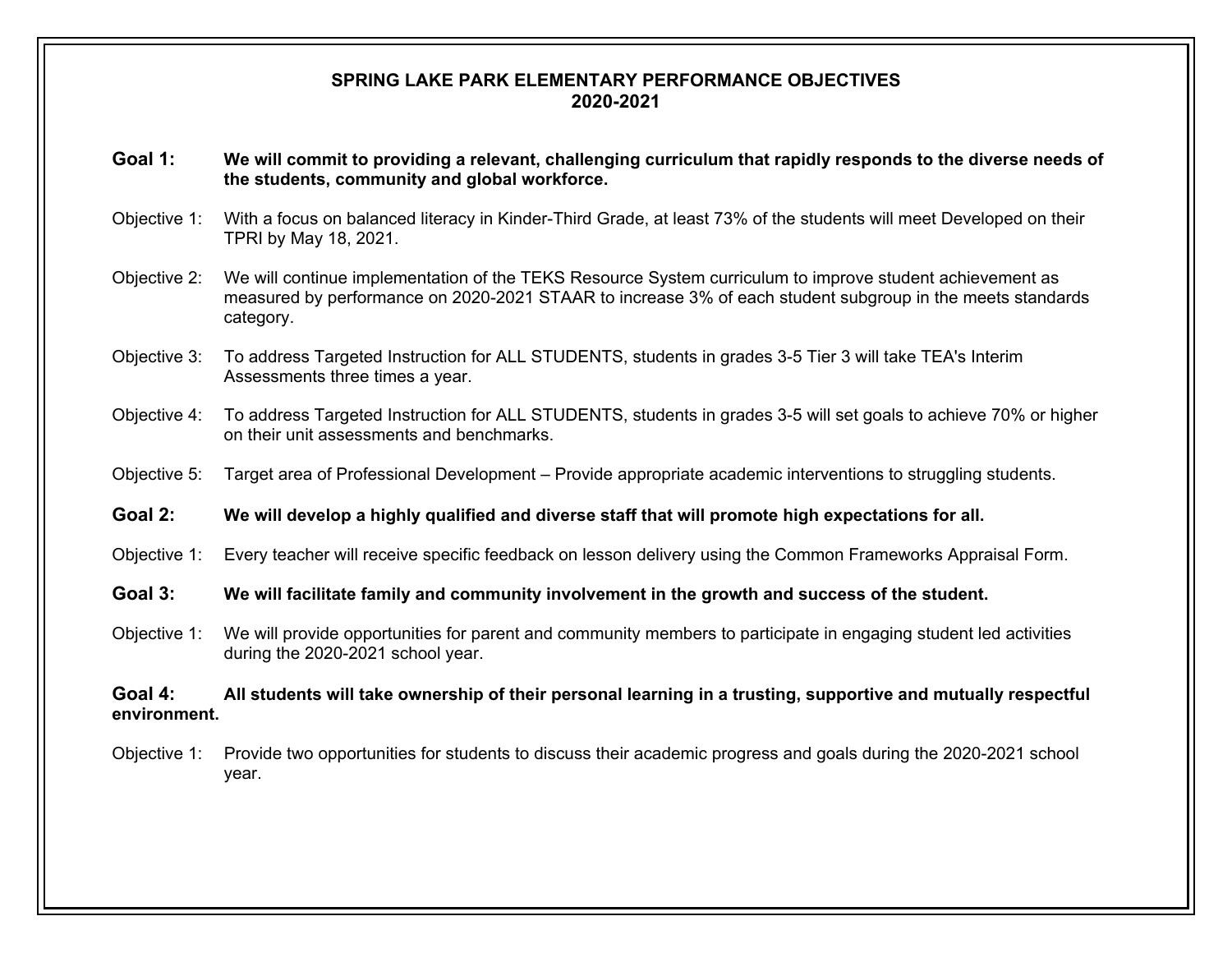|                                       |               |     |     |     |                                                                         |        |        |                 |        |                          | Two    |         |                                  |       | Non-  |       | EB/EL<br>(Current)                                                                                                                    |
|---------------------------------------|---------------|-----|-----|-----|-------------------------------------------------------------------------|--------|--------|-----------------|--------|--------------------------|--------|---------|----------------------------------|-------|-------|-------|---------------------------------------------------------------------------------------------------------------------------------------|
|                                       |               |     |     |     |                                                                         |        |        |                 |        |                          | or     | Special | <b>Special Continu- Continu-</b> |       |       |       | &                                                                                                                                     |
|                                       | <b>School</b> |     |     |     | <b>African</b>                                                          |        |        | <b>American</b> |        | <b>Pacific More</b>      |        | Ed      | Ed                               | ously | ously | Econ  | Year State District Campus American Hispanic White Indian Asian Islander Races (Current) (Former) Enrolled Enrolled Disady Monitored) |
|                                       |               |     |     |     | STAAR Performance Rates by Tested Grade, Subject, and Performance Level |        |        |                 |        |                          |        |         |                                  |       |       |       |                                                                                                                                       |
| <b>Grade 3 Reading</b>                |               |     |     |     |                                                                         |        |        |                 |        |                          |        |         |                                  |       |       |       |                                                                                                                                       |
| At Approaches Grade Level or<br>Above | 2021          | 67% | 67% | 59% | 56%                                                                     | 60%    | 86%    |                 |        |                          | 50%    | 22%     |                                  | 58%   | 63%   | 57%   |                                                                                                                                       |
|                                       | 2019          | 76% | 78% | 74% | 71%                                                                     | $\ast$ | 70%    | $\ast$          |        | $\overline{\phantom{a}}$ | $\ast$ | $\ast$  | $\overline{\phantom{a}}$         | 74%   | 75%   | 78%   | $\ast$                                                                                                                                |
| At Meets Grade Level or Above         | 2021          | 39% | 38% | 22% | 18%                                                                     | 20%    | 43%    |                 | $\ast$ | $\overline{\phantom{a}}$ | 17%    | 11%     |                                  | 22%   | 21%   | 21%   | $\ast$                                                                                                                                |
|                                       | 2019          | 45% | 42% | 30% | 26%                                                                     | ∗      | 50%    | $\pmb{\ast}$    |        |                          | $\ast$ | $\ast$  |                                  | 29%   | 31%   | 33%   | $\ast$                                                                                                                                |
| At Masters Grade Level                | 2021          | 19% | 18% | 6%  | 2%                                                                      | 0%     | 29%    |                 | $\ast$ | $\blacksquare$           | 0%     | 0%      |                                  | 2%    | 16%   | 5%    | $\ast$                                                                                                                                |
|                                       | 2019          | 27% | 24% | 18% | 13%                                                                     | *      | 30%    | $\ast$          |        |                          | $\ast$ | $\ast$  |                                  | 15%   | 25%   | 23%   | $\ast$                                                                                                                                |
| <b>Grade 3 Mathematics</b>            |               |     |     |     |                                                                         |        |        |                 |        |                          |        |         |                                  |       |       |       |                                                                                                                                       |
| At Approaches Grade Level or<br>Above | 2021          | 62% | 62% | 44% | 38%                                                                     | 40%    | 71%    |                 |        |                          | 50%    | 11%     |                                  | 44%   | 42%   | 43%   | $\ast$                                                                                                                                |
|                                       | 2019          | 79% | 84% | 77% | 64%                                                                     |        | * 100% | $\ast$          |        | $\overline{a}$           | 100%   | $\ast$  |                                  | 72%   | 89%   | 80%   |                                                                                                                                       |
| At Meets Grade Level or Above         | 2021          | 31% | 29% | 14% | 13%                                                                     | 0%     | 29%    |                 | $\ast$ |                          | 0%     | $0\%$   |                                  | 11%   | 21%   | 14%   |                                                                                                                                       |
|                                       | 2019          | 49% | 45% | 26% | 31%                                                                     | $\ast$ | 18%    | $\ast$          |        |                          | 20%    | $\ast$  |                                  | 21%   | 39%   | 28%   |                                                                                                                                       |
| At Masters Grade Level                | 2021          | 14% | 12% | 3%  | 0%                                                                      | 0%     | 29%    |                 | $\ast$ |                          | 0%     | $0\%$   |                                  | 0%    | 11%   | 2%    |                                                                                                                                       |
|                                       | 2019          | 25% | 19% | 7%  | 8%                                                                      | $\ast$ | 0%     | $\ast$          |        |                          | 20%    | $\ast$  |                                  | 8%    | 6%    | 7%    | $\ast$                                                                                                                                |
| <b>Grade 4 Reading</b>                |               |     |     |     |                                                                         |        |        |                 |        |                          |        |         |                                  |       |       |       |                                                                                                                                       |
| At Approaches Grade Level or<br>Above | 2021          | 63% | 57% | 49% | 45%                                                                     | $\ast$ | 75%    |                 |        |                          | 17%    | $0\%$   |                                  | 48%   | 53%   | 45%   | $\ast$                                                                                                                                |
|                                       | 2019          | 75% | 72% | 48% | 48%                                                                     |        | 42%    | $\overline{a}$  | $\ast$ |                          | $\ast$ | 9%      | $\ast$                           | 45%   | 53%   | 47%   |                                                                                                                                       |
| At Meets Grade Level or Above         | 2021          | 36% | 32% | 25% | 21%                                                                     |        | 44%    |                 |        |                          | 17%    | 0%      |                                  | 26%   | 24%   | 21%   | $\ast$                                                                                                                                |
|                                       | 2019          | 44% | 40% | 17% | 13%                                                                     |        | 17%    |                 | $\ast$ |                          | $\ast$ | 0%      | $\ast$                           | 13%   | 27%   | 14%   |                                                                                                                                       |
| At Masters Grade Level                | 2021          | 17% | 15% | 12% | 9%                                                                      |        | 25%    |                 |        |                          | $0\%$  | 0%      | $\overline{a}$                   | 14%   | 6%    | 10%   | $\ast$                                                                                                                                |
|                                       | 2019          | 22% | 19% | 7%  | 6%                                                                      | *      | 0%     |                 | $\ast$ |                          | $\ast$ | 0%      | $\ast$                           | 3%    | 13%   | 3%    |                                                                                                                                       |
| <b>Grade 4 Mathematics</b>            |               |     |     |     |                                                                         |        |        |                 |        |                          |        |         |                                  |       |       |       |                                                                                                                                       |
| At Approaches Grade Level or<br>Above | 2021          | 59% | 57% | 30% | 18%                                                                     | ∗      | 59%    |                 |        |                          | 17%    | $0\%$   |                                  | 35%   | 18%   | 21%   | $\ast$                                                                                                                                |
|                                       | 2019          | 75% | 75% | 63% | 61%                                                                     |        | 58%    |                 |        |                          | $\ast$ | 18%     | $\ast$                           | 65%   | 60%   | 61%   |                                                                                                                                       |
| At Meets Grade Level or Above         | 2021          | 36% | 38% | 22% | 12%                                                                     |        | 41%    |                 |        | $\sim$                   | 17%    | $0\%$   |                                  | 28%   | 6%    | 16%   | $\ast$                                                                                                                                |
|                                       | 2019          | 48% | 44% | 13% | 13%                                                                     | *      | 0%     |                 | $\ast$ |                          | $\ast$ | 0%      | $\ast$                           | 13%   | 13%   | 8%    |                                                                                                                                       |
| At Masters Grade Level                | 2021          | 21% | 25% | 12% | 9%                                                                      | *      | 18%    | $\blacksquare$  |        | $\blacksquare$           | $0\%$  | 0%      |                                  | 16%   | 0%    | 7%    | $\ast$                                                                                                                                |
|                                       | 2019          | 28% | 24% | 4%  | 3%                                                                      | $\ast$ | 0%     |                 | $\ast$ |                          | $\ast$ | $0\%$   | $\ast$                           | 3%    | 7%    | $0\%$ |                                                                                                                                       |
| <b>Grade 4 Writing</b>                |               |     |     |     |                                                                         |        |        |                 |        |                          |        |         |                                  |       |       |       |                                                                                                                                       |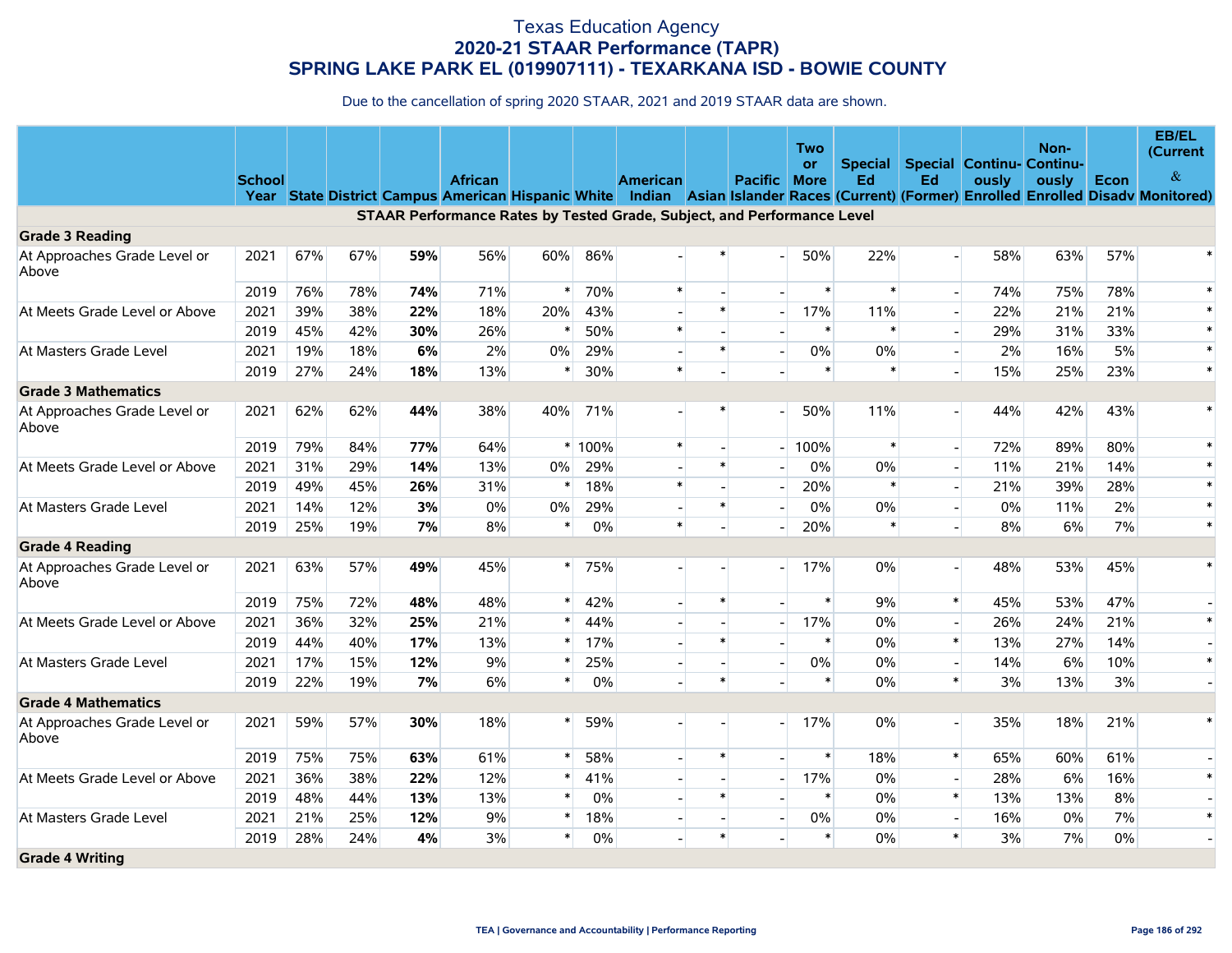|                                       |               |     |     |     |                |        |          |                 |        |                          | Two         |        |                          |                                          | Non-  |      | EB/EL<br>(Current                                                                                                                             |
|---------------------------------------|---------------|-----|-----|-----|----------------|--------|----------|-----------------|--------|--------------------------|-------------|--------|--------------------------|------------------------------------------|-------|------|-----------------------------------------------------------------------------------------------------------------------------------------------|
|                                       |               |     |     |     |                |        |          |                 |        |                          | <b>or</b>   |        |                          | <b>Special Special Continu- Continu-</b> |       |      |                                                                                                                                               |
|                                       | <b>School</b> |     |     |     | <b>African</b> |        |          | <b>American</b> |        | <b>Pacific</b>           | <b>More</b> | Ed     | Ed                       | ously                                    | ously | Econ | $\&$<br>Year State District Campus American Hispanic White Indian Asian Islander Races (Current) (Former) Enrolled Enrolled Disady Monitored) |
| At Approaches Grade Level or          | 2021          | 53% | 49% | 36% | 27%            |        | 50%      |                 |        |                          | 17%         | 0%     |                          | 40%                                      | 25%   | 26%  |                                                                                                                                               |
| Above                                 | 2019          | 67% | 66% | 52% | 52%            | $\ast$ | 50%      |                 | $\ast$ |                          | $\ast$      | 0%     | $\ast$                   | 52%                                      | 53%   | 50%  |                                                                                                                                               |
| At Meets Grade Level or Above         | 2021          | 27% | 24% | 15% | 12%            |        | 31%      |                 |        |                          | $0\%$       | 0%     | $\overline{\phantom{a}}$ | 19%                                      | 6%    | 14%  | $\ast$                                                                                                                                        |
|                                       | 2019          | 35% | 29% | 13% | 16%            |        | 0%       |                 | $\ast$ |                          | $\ast$      | 0%     | $\ast$                   | 13%                                      | 13%   | 6%   |                                                                                                                                               |
| At Masters Grade Level                | 2021          | 8%  | 9%  | 5%  | 6%             | $\ast$ | 6%       |                 |        | $\overline{\phantom{a}}$ | $0\%$       | 0%     | $\overline{\phantom{a}}$ | 7%                                       | 0%    | 5%   | $\ast$                                                                                                                                        |
|                                       | 2019          | 11% | 8%  | 0%  | $0\%$          | $\ast$ | 0%       |                 | $\ast$ |                          | $\ast$      | 0%     | $\ast$                   | 0%                                       | $0\%$ | 0%   |                                                                                                                                               |
| Grade 5 Reading+                      |               |     |     |     |                |        |          |                 |        |                          |             |        |                          |                                          |       |      |                                                                                                                                               |
| At Approaches Grade Level or<br>Above | 2021          | 73% | 74% | 73% | 63%            | 80%    | 92%      | $\ast$          |        |                          | $\ast$      | 50%    | $\overline{a}$           | 77%                                      | 64%   | 68%  | 60%                                                                                                                                           |
|                                       | 2019          | 86% | 88% | 85% | 79%            | $\ast$ | 92%      |                 |        | $\overline{\phantom{0}}$ | 100%        | $\ast$ | $\ast$                   | 85%                                      | 86%   | 85%  | $\ast$                                                                                                                                        |
| At Meets Grade Level or Above         | 2021          | 46% | 50% | 49% | 42%            | 40%    | 69%      | $\ast$          | $\ast$ |                          | $\ast$      | 33%    | $\overline{a}$           | 52%                                      | 43%   | 41%  | 20%                                                                                                                                           |
|                                       | 2019          | 54% | 50% | 33% | 21%            | $\ast$ | 58%      |                 |        |                          | 60%         | $\ast$ | $\ast$                   | 38%                                      | 21%   | 29%  |                                                                                                                                               |
| At Masters Grade Level                | 2021          | 30% | 34% | 38% | 33%            | 20%    | 62%      | $\ast$          | $\ast$ |                          | $\ast$      | 17%    | $\overline{\phantom{a}}$ | 35%                                      | 43%   | 32%  | 20%                                                                                                                                           |
|                                       | 2019          | 29% | 24% | 17% | 7%             | $\ast$ | 33%      |                 |        |                          | 40%         | $\ast$ | $\ast$                   | 18%                                      | 14%   | 17%  | $\ast$                                                                                                                                        |
| Grade 5 Mathematics+                  |               |     |     |     |                |        |          |                 |        |                          |             |        |                          |                                          |       |      |                                                                                                                                               |
| At Approaches Grade Level or<br>Above | 2021          | 70% | 81% | 84% | 79%            | 100%   | 92%      | $\ast$          | *      |                          | $\ast$      | 50%    | $\blacksquare$           | 94%                                      | 64%   | 82%  | 80%                                                                                                                                           |
|                                       | 2019          | 90% | 93% | 94% | 89%            |        | $*100\%$ |                 |        |                          | 100%        | $\ast$ | $\ast$                   | 94%                                      | 93%   | 93%  | $\ast$                                                                                                                                        |
| At Meets Grade Level or Above         | 2021          | 44% | 53% | 58% | 42%            | 80%    | 85%      | $\ast$          | $\ast$ |                          | $\ast$      | 50%    | $\overline{\phantom{a}}$ | 61%                                      | 50%   | 53%  | 80%                                                                                                                                           |
|                                       | 2019          | 58% | 56% | 50% | 32%            | $\ast$ | 75%      |                 |        |                          | 80%         | $\ast$ | $\ast$                   | 44%                                      | 64%   | 46%  | $\ast$                                                                                                                                        |
| At Masters Grade Level                | 2021          | 25% | 29% | 27% | 21%            | 20%    | 46%      | $\pmb{\ast}$    | $\ast$ |                          | $\ast$      | 0%     | $\blacksquare$           | 23%                                      | 36%   | 24%  | 20%                                                                                                                                           |
|                                       | 2019          | 36% | 32% | 25% | 11%            | $\ast$ | 42%      |                 |        |                          | 60%         | $\ast$ | $\ast$                   | 24%                                      | 29%   | 22%  | $\ast$                                                                                                                                        |
| <b>Grade 5 Science</b>                |               |     |     |     |                |        |          |                 |        |                          |             |        |                          |                                          |       |      |                                                                                                                                               |
| At Approaches Grade Level or<br>Above | 2021          | 62% | 69% | 64% | 50%            | 80%    | 77%      | $\ast$          |        |                          | $\ast$      | 50%    |                          | 65%                                      | 64%   | 59%  | 80%                                                                                                                                           |
|                                       | 2019          | 75% | 78% | 77% | 63%            |        | 92%      |                 |        |                          | 100%        | $\ast$ | $\ast$                   | 76%                                      | 79%   | 75%  | $\ast$                                                                                                                                        |
| At Meets Grade Level or Above         | 2021          | 31% | 40% | 38% | 29%            | 20%    | 54%      | $\ast$          | $\ast$ |                          | $\ast$      | 17%    | $\blacksquare$           | 39%                                      | 36%   | 32%  | 20%                                                                                                                                           |
|                                       | 2019          | 49% | 52% | 55% | 33%            | $\ast$ | 83%      |                 |        |                          | 80%         | $\ast$ | $\ast$                   | 48%                                      | 71%   | 53%  | $\ast$                                                                                                                                        |
| At Masters Grade Level                | 2021          | 13% | 17% | 16% | 4%             | $0\%$  | 38%      | $\ast$          | $\ast$ |                          | $\ast$      | 0%     | $\overline{\phantom{a}}$ | 10%                                      | 29%   | 9%   | 0%                                                                                                                                            |
|                                       | 2019          | 24% | 25% | 26% | 4%             | ∗      | 58%      |                 |        |                          | 60%         | $\ast$ | $\ast$                   | 15%                                      | 50%   | 28%  |                                                                                                                                               |
| <b>All Grades All Subjects</b>        |               |     |     |     |                |        |          |                 |        |                          |             |        |                          |                                          |       |      |                                                                                                                                               |
| At Approaches Grade Level or<br>Above | 2021          | 67% | 67% | 53% | 45%            | 62%    | 74%      | $\ast$          | 60%    |                          | 36%         | 23%    |                          | 55%                                      | 48%   | 49%  | 66%                                                                                                                                           |
|                                       | 2019          | 78% | 75% | 72% | 65%            | 90%    | 75%      | $\ast$          | $\ast$ |                          | 96%         | 26%    | 100%                     | 71%                                      | 74%   | 72%  | 100%                                                                                                                                          |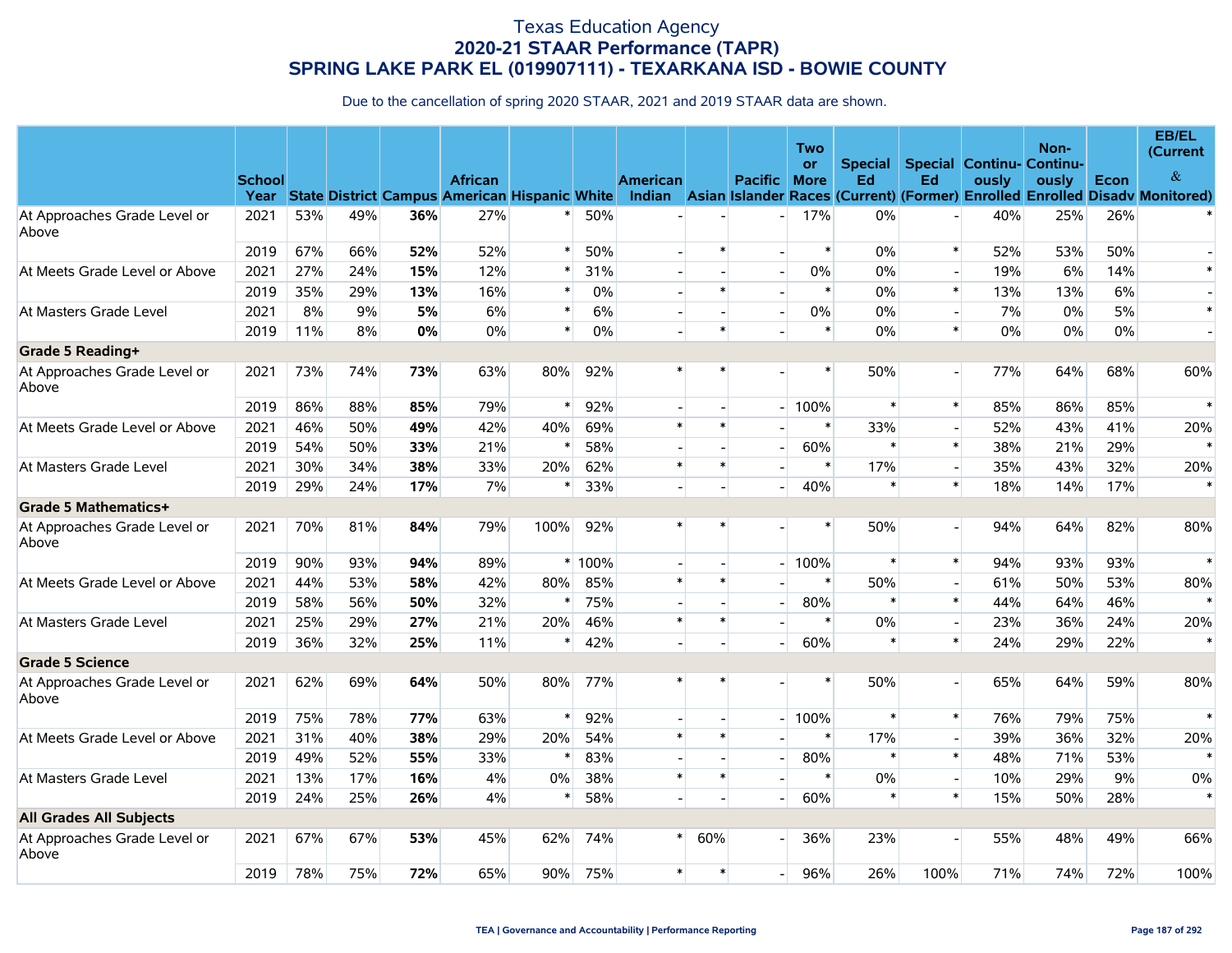|                                       |                       |     |       |     |                                                                        |        |       |                 |        |                          | Two         |                |                          |                           | Non-  |      | EB/EL<br>(Current                                                                  |
|---------------------------------------|-----------------------|-----|-------|-----|------------------------------------------------------------------------|--------|-------|-----------------|--------|--------------------------|-------------|----------------|--------------------------|---------------------------|-------|------|------------------------------------------------------------------------------------|
|                                       |                       |     |       |     |                                                                        |        |       |                 |        |                          | or          | <b>Special</b> |                          | Special Continu- Continu- |       |      | $\&$                                                                               |
|                                       | <b>School</b><br>Year |     |       |     | <b>African</b><br><b>State District Campus American Hispanic White</b> |        |       | <b>American</b> |        | <b>Pacific</b>           | <b>More</b> | Ed             | Ed                       | ously                     | ously | Econ | Indian Asian Islander Races (Current) (Former) Enrolled Enrolled Disady Monitored) |
| At Meets Grade Level or Above         | 2021                  | 41% | 41%   | 28% | 21%                                                                    | 24%    | 50%   | $\ast$          | 40%    |                          | 15%         | 13%            | $\overline{a}$           | 30%                       | 25%   | 25%  | 31%                                                                                |
|                                       | 2019                  | 50% | 45%   | 30% | 23%                                                                    | 35%    | 38%   | $\ast$          | $\ast$ |                          | 56%         | 2%             | 50%                      | 28%                       | 35%   | 28%  | 29%                                                                                |
| At Masters Grade Level                | 2021                  | 18% | 18%   | 13% | 9%                                                                     | 8%     | 30%   | $\ast$          | 20%    | $\overline{a}$           | $0\%$       | 2%             | $\sim$                   | 12%                       | 16%   | 10%  | 13%                                                                                |
|                                       | 2019                  | 24% | 20%   | 13% | 7%                                                                     | 15%    | 20%   |                 | $\ast$ | $\overline{\phantom{a}}$ | 37%         | $0\%$          | 0%                       | 11%                       | 17%   | 13%  | 14%                                                                                |
| <b>All Grades ELA/Reading</b>         |                       |     |       |     |                                                                        |        |       |                 |        |                          |             |                |                          |                           |       |      |                                                                                    |
| At Approaches Grade Level or<br>Above | 2021                  | 68% | 67%   | 60% | 54%                                                                    | 57%    | 83%   |                 | $\ast$ |                          | 38%         | 25%            | $\blacksquare$           | 59%                       | 60%   | 56%  | 58%                                                                                |
|                                       | 2019                  | 75% | 72%   | 69% | 66%                                                                    | 88%    | 68%   | $\ast$          | $\ast$ |                          | 90%         | 28%            | $\ast$                   | 69%                       | 71%   | 71%  | $\ast$                                                                             |
| At Meets Grade Level or Above         | 2021                  | 45% | 44%   | 30% | 25%                                                                    | 21%    | 53%   | $\ast$          | $\ast$ |                          | 15%         | 15%            | $\overline{\phantom{a}}$ | 31%                       | 28%   | 27%  | 25%                                                                                |
|                                       | 2019                  | 48% | 43%   | 27% | 20%                                                                    | 13%    | 41%   | $\ast$          | $\ast$ |                          | 50%         | $0\%$          | $\ast$                   | 27%                       | 27%   | 26%  |                                                                                    |
| At Masters Grade Level                | 2021                  | 18% | 19%   | 17% | 12%                                                                    | 7%     | 39%   |                 | $\ast$ |                          | $0\%$       | 5%             | $\overline{a}$           | 15%                       | 20%   | 14%  | 17%                                                                                |
|                                       | 2019                  | 21% | 18%   | 14% | 9%                                                                     | 13%    | 21%   | $\ast$          | $\ast$ |                          | 30%         | $0\%$          | $\pmb{\ast}$             | 12%                       | 18%   | 15%  | $\ast$                                                                             |
| <b>All Grades Mathematics</b>         |                       |     |       |     |                                                                        |        |       |                 |        |                          |             |                |                          |                           |       |      |                                                                                    |
| At Approaches Grade Level or<br>Above | 2021                  | 66% | 67%   | 50% | 41%                                                                    | 57%    | 73%   | $\ast$          | $\ast$ |                          | 38%         | 19%            | $\overline{\phantom{a}}$ | 54%                       | 40%   | 46%  | 67%                                                                                |
|                                       | 2019                  | 82% | 79%   | 78% | 71%                                                                    | 100%   | 86%   | $\ast$          | $\ast$ |                          | 100%        | 39%            | $\pmb{\ast}$             | 77%                       | 81%   | 79%  | $\ast$                                                                             |
| At Meets Grade Level or Above         | 2021                  | 37% | 38%   | 28% | 20%                                                                    | 36%    | 54%   | $\ast$          | $\ast$ |                          | 15%         | 14%            | $\blacksquare$           | 30%                       | 24%   | 25%  | 50%                                                                                |
|                                       | 2019                  | 52% | 45%   | 30% | 25%                                                                    | 38%    | 31%   |                 | $\ast$ |                          | 55%         | 6%             | $\pmb{\ast}$             | 26%                       | 38%   | 28%  | $\star$                                                                            |
| At Masters Grade Level                | 2021                  | 18% | 16%   | 12% | 8%                                                                     | 14%    | 30%   | $\ast$          | $\ast$ |                          | 0%          | $0\%$          | $\overline{\phantom{a}}$ | 12%                       | 14%   | 9%   | 17%                                                                                |
|                                       | 2019                  | 26% | 20%   | 12% | 7%                                                                     | 13%    | 14%   | $\ast$          | $\ast$ |                          | 36%         | $0\%$          | $\ast$                   | 12%                       | 13%   | 10%  | $\ast$                                                                             |
| <b>All Grades Writing</b>             |                       |     |       |     |                                                                        |        |       |                 |        |                          |             |                |                          |                           |       |      |                                                                                    |
| At Approaches Grade Level or<br>Above | 2021                  | 58% | 55%   | 36% | 27%                                                                    | $\ast$ | 50%   |                 |        |                          | 17%         | $0\%$          | $\sim$                   | 40%                       | 25%   | 26%  | $\ast$                                                                             |
|                                       | 2019                  | 68% | 67%   | 52% | 52%                                                                    |        | 50%   |                 | $\ast$ |                          | $\ast$      | $0\%$          | $\ast$                   | 52%                       | 53%   | 50%  |                                                                                    |
| At Meets Grade Level or Above         | 2021                  | 30% | 27%   | 15% | 12%                                                                    |        | 31%   |                 |        |                          | 0%          | $0\%$          | $\overline{\phantom{a}}$ | 19%                       | 6%    | 14%  | $\ast$                                                                             |
|                                       | 2019                  | 38% | 36%   | 13% | 16%                                                                    |        | $0\%$ |                 | $\ast$ |                          | $\ast$      | $0\%$          | $\ast$                   | 13%                       | 13%   | 6%   |                                                                                    |
| At Masters Grade Level                | 2021                  | 9%  | $8\%$ | 5%  | 6%                                                                     |        | 6%    |                 |        |                          | $0\%$       | $0\%$          | $\overline{\phantom{a}}$ | 7%                        | 0%    | 5%   | $\ast$                                                                             |
|                                       | 2019                  | 14% | 13%   | 0%  | 0%                                                                     | $\ast$ | 0%    |                 | $\ast$ |                          | $\ast$      | $0\%$          | $\ast$                   | 0%                        | 0%    | 0%   |                                                                                    |
| <b>All Grades Science</b>             |                       |     |       |     |                                                                        |        |       |                 |        |                          |             |                |                          |                           |       |      |                                                                                    |
| At Approaches Grade Level or<br>Above | 2021                  | 71% | 73%   | 64% | 50%                                                                    | 80%    | 77%   |                 | *      |                          | $\ast$      | 50%            | $\sim$                   | 65%                       | 64%   | 59%  | 80%                                                                                |
|                                       | 2019                  | 81% | 79%   | 77% | 63%                                                                    |        | 92%   |                 |        |                          | 100%        | $\ast$         | $\ast$                   | 76%                       | 79%   | 75%  | $\ast$                                                                             |
| At Meets Grade Level or Above         | 2021                  | 44% | 46%   | 38% | 29%                                                                    | 20%    | 54%   | $\ast$          | $\ast$ |                          | $\ast$      | 17%            | $\overline{a}$           | 39%                       | 36%   | 32%  | 20%                                                                                |
|                                       | 2019                  | 54% | 50%   | 55% | 33%                                                                    |        | 83%   |                 |        |                          | 80%         | $\ast$         | $\ast$                   | 48%                       | 71%   | 53%  | $\ast$                                                                             |
| At Masters Grade Level                | 2021                  | 20% | 19%   | 16% | 4%                                                                     | $0\%$  | 38%   | $\ast$          | $\ast$ |                          | $\ast$      | $0\%$          | $\mathbf{r}$             | 10%                       | 29%   | 9%   | 0%                                                                                 |
|                                       | 2019                  | 25% | 22%   | 26% | 4%                                                                     | ∗      | 58%   |                 |        |                          | 60%         | $\ast$         | $\ast$                   | 15%                       | 50%   | 28%  | $\ast$                                                                             |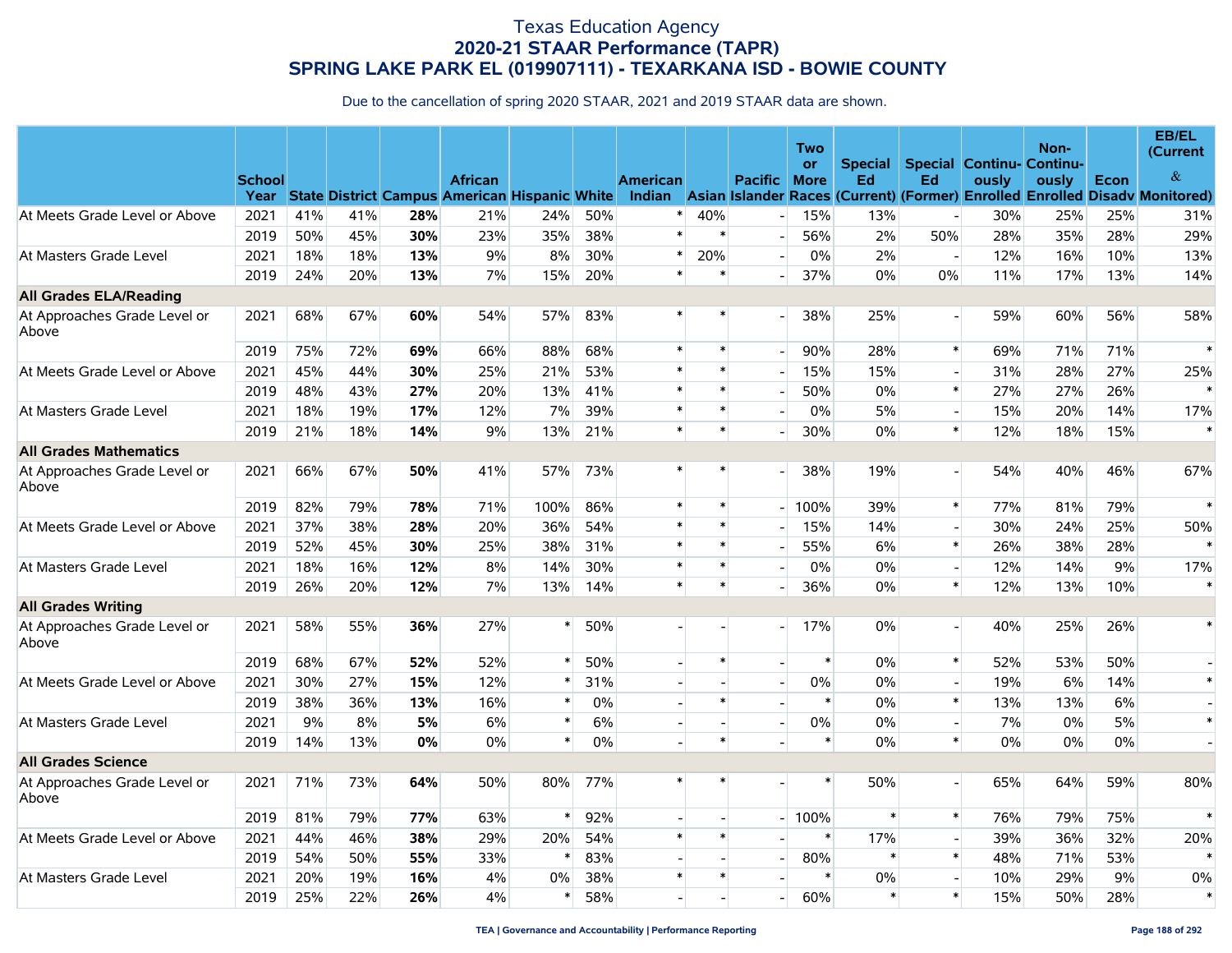- \* Indicates results are masked due to small numbers to protect student confidentiality.
- Indicates there are no students in the group.
- + Indicates that rates for reading and mathematics are based on the cumulative results from the first and second administrations of STAAR.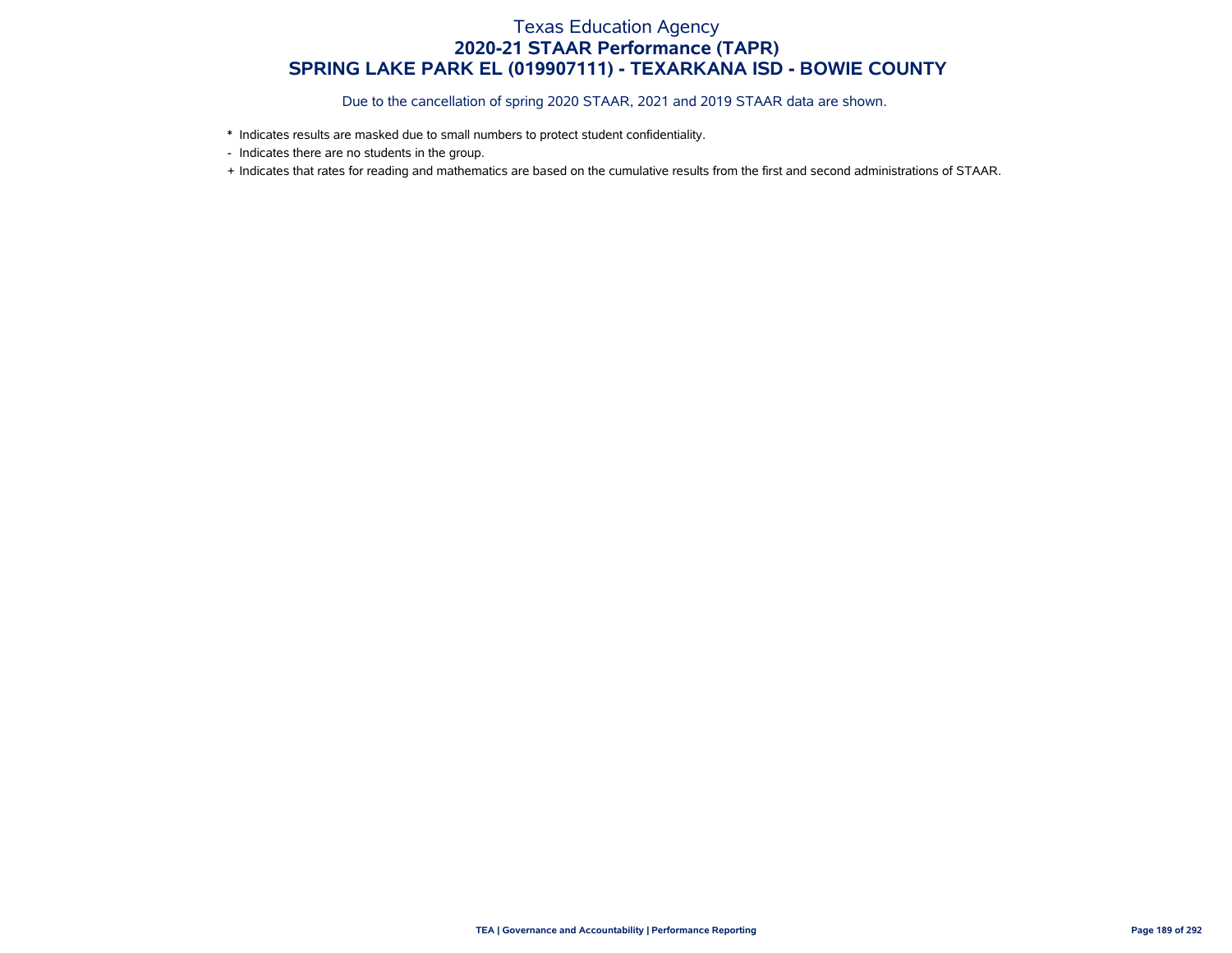Due to the cancellation of spring 2020 STAAR, 2019 and 2018 progress data are shown.

|                          | <b>School</b><br>Year |    |    |    | <b>African</b><br><b>State District Campus American Hispanic White</b> |        |     | <b>American</b>          |                          | <b>Pacific</b>           | Twoorl<br><b>More</b> | Special<br>Ed<br>Indian Asian Islander Races (Current) (Former) | Ed.    | ously | Non-<br><b>Special Continu- Continu-</b><br>ously | Econ | <b>EB/EL</b><br>(Current<br>$\&$<br><b>Enrolled Enrolled Disady Monitored)</b> |
|--------------------------|-----------------------|----|----|----|------------------------------------------------------------------------|--------|-----|--------------------------|--------------------------|--------------------------|-----------------------|-----------------------------------------------------------------|--------|-------|---------------------------------------------------|------|--------------------------------------------------------------------------------|
|                          |                       |    |    |    | School Progress Domain - Academic Growth Score by Grade and Subject    |        |     |                          |                          |                          |                       |                                                                 |        |       |                                                   |      |                                                                                |
| Grade 4 ELA/Reading      | 2019                  | 61 | 63 | 58 | 64                                                                     | $\ast$ | 41  | $\overline{\phantom{a}}$ | $\ast$                   |                          | $\ast$                | 55                                                              | $\ast$ | 60    | 54                                                | 54   | $\overline{\phantom{0}}$                                                       |
|                          | 2018                  | 63 | 63 | 64 | 63                                                                     | $\ast$ | 83  | $\overline{\phantom{a}}$ | $\overline{\phantom{a}}$ | $\overline{\phantom{0}}$ | $\ast$                | $\ast$                                                          | $\ast$ | 65    | 63                                                | 62   | $\ast$                                                                         |
| Grade 4 Mathematics      | 2019                  | 65 | 65 | 65 | 60                                                                     | $\ast$ | 68  | $\overline{\phantom{a}}$ | $\ast$                   | $\overline{\phantom{a}}$ | $\ast$                | 73                                                              | $\ast$ | 63    | 71                                                | 63   |                                                                                |
|                          | 2018                  | 65 | 68 | 71 | 67                                                                     | $\ast$ | 72  | $\overline{\phantom{a}}$ | $\sim$                   | $\overline{\phantom{0}}$ | 80                    | $\ast$                                                          | $\ast$ | 72    | 67                                                | 66   | $\ast$                                                                         |
| Grade 5 ELA/Reading      | 2019                  | 81 | 84 | 89 | 86                                                                     | $\ast$ | 100 | $\overline{\phantom{a}}$ | $\overline{\phantom{a}}$ | $\overline{\phantom{0}}$ | $\ast$                | $\ast$                                                          | $\ast$ | 88    | 92                                                | 90   | $\ast$                                                                         |
|                          | 2018                  | 80 | 79 | 79 | 91                                                                     | $\ast$ | 63  | $\overline{\phantom{a}}$ | $\sim$                   | $\overline{\phantom{0}}$ | $\ast$                | $\ast$                                                          | $\ast$ | 86    | 64                                                | 72   | $\ast$                                                                         |
| Grade 5 Mathematics      | 2019                  | 83 | 85 | 83 | 75                                                                     | $\ast$ | 100 | $\overline{\phantom{a}}$ | $\overline{a}$           | $\overline{\phantom{0}}$ | $\ast$                | $\ast$                                                          | $\ast$ | 82    | 83                                                | 79   | $\ast$                                                                         |
|                          | 2018                  | 81 | 80 | 84 | 86                                                                     | 80     | 75  | $\overline{\phantom{a}}$ | $\sim$                   | $\overline{\phantom{0}}$ | $\ast$                | $\ast$                                                          | $\ast$ | 85    | 82                                                | 88   | $\ast$                                                                         |
| All Grades Both Subjects | 2019                  | 69 | 65 | 74 | 71                                                                     | 94     | 77  | $\overline{\phantom{a}}$ | $\ast$                   | $\overline{\phantom{a}}$ | 75                    | 68                                                              | $\ast$ | 74    | 75                                                | 72   | $\ast$                                                                         |
|                          | 2018                  | 69 | 66 | 75 | 76                                                                     | 83     | 74  | $\overline{\phantom{a}}$ | $\overline{a}$           | $\overline{\phantom{0}}$ | 60                    | 80                                                              | 83     | 76    | 69                                                | 72   | 83                                                                             |
| All Grades ELA/Reading   | 2019                  | 68 | 67 | 74 | 75                                                                     | $\ast$ | 70  | $\overline{\phantom{a}}$ | $\ast$                   | $\overline{\phantom{a}}$ | 70                    | 64                                                              | $\ast$ | 75    | 73                                                | 73   | $\ast$                                                                         |
|                          | 2018                  | 69 | 65 | 72 | 77                                                                     | 80     | 74  | $\overline{\phantom{a}}$ | $\overline{a}$           | $\overline{\phantom{0}}$ | 29                    | $\ast$                                                          | $\ast$ | 75    | 63                                                | 67   | $\ast$                                                                         |
| All Grades Mathematics   | 2019                  | 70 | 63 | 74 | 68                                                                     | $\ast$ | 84  | $\overline{\phantom{a}}$ | $\ast$                   | $\overline{\phantom{a}}$ | 80                    | 71                                                              | $\ast$ | 73    | 77                                                | 72   | $\ast$                                                                         |
|                          | 2018                  | 70 | 67 | 77 | 76                                                                     | 86     | 74  |                          | $\overline{\phantom{a}}$ |                          | 88                    | 83                                                              | $\ast$ | 78    | 75                                                | 76   | $\ast$                                                                         |

\* Indicates results are masked due to small numbers to protect student confidentiality.

- Indicates there are no students in the group.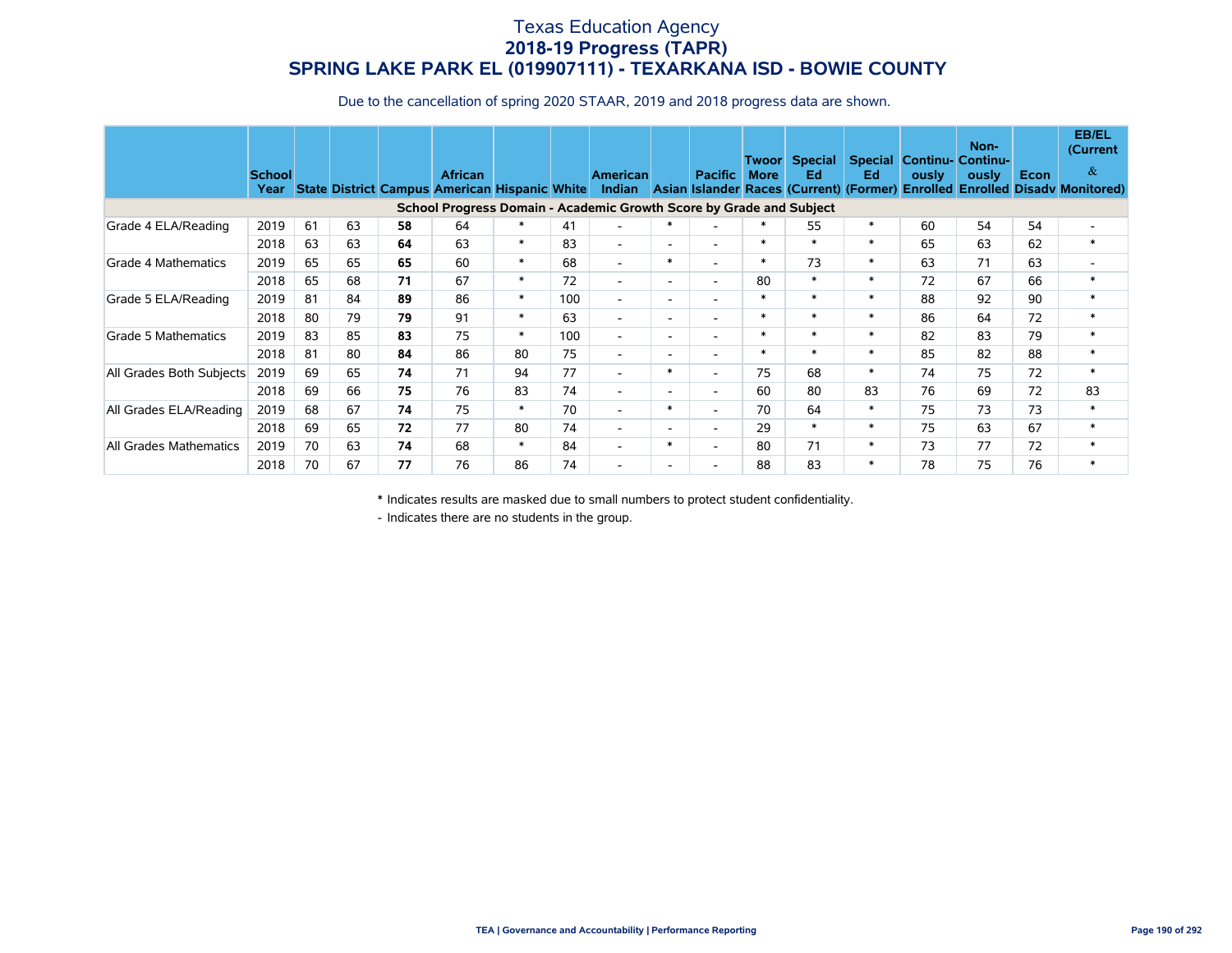#### Texas Education Agency **2020-21 Bilingual Education/English as a Second Language (Current EB Students/EL) (TAPR) SPRING LAKE PARK EL (019907111) - TEXARKANA ISD - BOWIE COUNTY**

|                                    |               |     |     |     |                                      |                          |                          |                          |                |                                                                |                |            |            |                                |                       |     |                        | <b>Monitored</b> |
|------------------------------------|---------------|-----|-----|-----|--------------------------------------|--------------------------|--------------------------|--------------------------|----------------|----------------------------------------------------------------|----------------|------------|------------|--------------------------------|-----------------------|-----|------------------------|------------------|
|                                    |               |     |     |     | Total                                | <b>BE-Trans</b>          |                          |                          |                | <b>ALP</b>                                                     |                | <b>ESL</b> |            | <b>ALP</b>                     | EB/EL<br>with         |     | <b>Total</b>           | $\&$             |
|                                    | <b>School</b> |     |     |     | <b>Bilingual</b>                     | Early                    | BE-Trans BE-Dual BE-Dual |                          |                | <b>Bilingual Total Content-</b>                                |                |            | <b>ESL</b> | <b>ESL</b>                     | <b>Parental Never</b> |     | EB/EL                  | <b>Former</b>    |
|                                    |               |     |     |     | Year State District Campus Education | Exit                     |                          |                          |                | Late Exit Two-Way One-Way (Exception) ESL                      |                |            |            | <b>Based</b> Pull-Out (Waiver) |                       |     | Denial EB/EL (Current) | EB/EL            |
|                                    |               |     |     |     |                                      |                          |                          |                          |                | <b>STAAR Performance Rate by Subject and Performance Level</b> |                |            |            |                                |                       |     |                        |                  |
| <b>All Grades All Subjects</b>     |               |     |     |     |                                      |                          |                          |                          |                |                                                                |                |            |            |                                |                       |     |                        |                  |
| At Approaches Grade Level or Above | 2021          | 67% | 67% | 53% |                                      |                          |                          |                          |                |                                                                | $-152%$        | 33%        |            | 54%                            | 80%                   | 52% | 58%                    | 100%             |
|                                    | 2019          | 78% | 75% | 72% |                                      |                          |                          |                          |                |                                                                | 100%           | 100%       |            |                                |                       |     | 100%                   |                  |
| At Meets Grade Level or Above      | 2021          | 41% | 41% | 28% | $\overline{\phantom{a}}$             | $\overline{a}$           | $\overline{a}$           |                          |                |                                                                | 24%            | 17%        | $\ast$     | 15%                            | 20%                   | 28% | 23%                    | 67%              |
|                                    | 2019          | 50% | 45% | 30% | $\overline{\phantom{a}}$             | $\sim$                   | $\overline{a}$           |                          |                |                                                                | 40%            | 40%        | $\ast$     |                                |                       |     | 40%                    |                  |
| At Masters Grade Level             | 2021          | 18% | 18% | 13% |                                      |                          |                          |                          |                |                                                                | $-10%$         | 0%         |            | 8%                             | 0%                    | 13% | 8%                     | 33%              |
|                                    | 2019          | 24% | 20% | 13% |                                      |                          |                          |                          |                |                                                                | 20%            | 20%        |            |                                |                       |     | 20%                    |                  |
| <b>All Grades ELA/Reading</b>      |               |     |     |     |                                      |                          |                          |                          |                |                                                                |                |            |            |                                |                       |     |                        |                  |
| At Approaches Grade Level or Above | 2021          | 68% | 67% | 60% | $\overline{\phantom{a}}$             | $\overline{\phantom{a}}$ |                          |                          |                |                                                                | 38%            |            |            | 40%                            | $\ast$                | 60% | 50%                    | $\ast$           |
|                                    | 2019          | 75% | 72% | 69% |                                      |                          |                          |                          |                |                                                                | $\ast$         | $\ast$     |            |                                |                       |     | $\ast$                 |                  |
| At Meets Grade Level or Above      | 2021          | 45% | 44% | 30% |                                      |                          | $\overline{a}$           |                          |                |                                                                | 25%            |            |            | 20%                            |                       | 31% | 20%                    | $\ast$           |
|                                    | 2019          | 48% | 43% | 27% | $\overline{\phantom{a}}$             | $\overline{\phantom{a}}$ | $\overline{a}$           |                          |                |                                                                |                |            |            |                                |                       |     | $\ast$                 |                  |
| At Masters Grade Level             | 2021          | 18% | 19% | 17% |                                      |                          |                          |                          |                |                                                                | $-13%$         | $\ast$     |            | 0%                             |                       | 17% | 10%                    | $\ast$           |
|                                    | 2019          | 21% | 18% | 14% |                                      |                          |                          |                          |                |                                                                | 米              | $\ast$     |            |                                |                       |     |                        |                  |
| <b>All Grades Mathematics</b>      |               |     |     |     |                                      |                          |                          |                          |                |                                                                |                |            |            |                                |                       |     |                        |                  |
| At Approaches Grade Level or Above | 2021          | 66% | 67% | 50% | $\overline{\phantom{a}}$             | $\sim$                   | $\overline{\phantom{a}}$ |                          |                | $-1$                                                           | 63%            | $\ast$     |            | 60%                            | $\ast$                | 48% | 60%                    | $\ast$           |
|                                    | 2019          | 82% | 79% | 78% | $\overline{\phantom{a}}$             |                          |                          |                          |                |                                                                | $\ast$         | $\ast$     |            |                                |                       |     | $\ast$                 |                  |
| At Meets Grade Level or Above      | 2021          | 37% | 38% | 28% | $\sim$                               |                          | $\mathbf{r}$             |                          |                |                                                                | 38%            | $\ast$     |            | 20%                            |                       | 27% | 40%                    | $\ast$           |
|                                    | 2019          | 52% | 45% | 30% | $\overline{\phantom{a}}$             | $\overline{a}$           | $\overline{a}$           |                          |                |                                                                | $\ast$         | $*$        |            |                                |                       |     | $\ast$                 |                  |
| At Masters Grade Level             | 2021          | 18% | 16% | 12% | $\overline{\phantom{a}}$             | $\sim$                   | $\overline{a}$           | $\sim$                   |                | $\overline{\phantom{0}}$                                       | 13%            | $\ast$     |            | 20%                            |                       | 12% | 10%                    | $\ast$           |
|                                    | 2019          | 26% | 20% | 12% |                                      |                          |                          |                          |                |                                                                | $\ast$         | $\ast$     |            |                                |                       |     | $\ast$                 |                  |
| <b>All Grades Writing</b>          |               |     |     |     |                                      |                          |                          |                          |                |                                                                |                |            |            |                                |                       |     |                        |                  |
| At Approaches Grade Level or Above | 2021          | 58% | 55% | 36% | $\sim$                               | $\sim$                   | $\overline{\phantom{a}}$ |                          |                |                                                                | $\ast$         |            |            | $\ast$                         |                       | 34% | $\ast$                 |                  |
|                                    | 2019          | 68% | 67% | 52% |                                      | $\sim$                   | $\blacksquare$           |                          |                |                                                                | $\blacksquare$ |            |            |                                |                       |     |                        |                  |
| At Meets Grade Level or Above      | 2021          | 30% | 27% | 15% | $\overline{\phantom{a}}$             |                          | $\overline{a}$           |                          |                |                                                                | $\ast$         |            |            | $\ast$                         |                       | 16% | $\ast$                 |                  |
|                                    | 2019          | 38% | 36% | 13% | $\overline{\phantom{a}}$             | $\overline{a}$           | $\overline{\phantom{a}}$ |                          |                |                                                                |                |            |            |                                |                       |     |                        |                  |
| At Masters Grade Level             | 2021          | 9%  | 8%  | 5%  | $\overline{\phantom{a}}$             | $\sim$                   | $\overline{a}$           | $\sim$                   |                |                                                                | $\ast$         |            |            | $\ast$                         |                       | 5%  | $\ast$                 |                  |
|                                    | 2019          | 14% | 13% | 0%  |                                      |                          |                          |                          |                |                                                                |                |            |            |                                |                       |     |                        |                  |
| <b>All Grades Science</b>          |               |     |     |     |                                      |                          |                          |                          |                |                                                                |                |            |            |                                |                       |     |                        |                  |
| At Approaches Grade Level or Above | 2021          | 71% | 73% | 64% | $\overline{\phantom{a}}$             | $\overline{a}$           | н.                       |                          | $\overline{a}$ |                                                                | $\ast$         | $\ast$     |            |                                | $\ast$                | 63% | $\ast$                 | $\ast$           |
|                                    | 2019          | 81% | 79% | 77% | $\overline{\phantom{a}}$             | $\overline{\phantom{a}}$ | $\overline{\phantom{a}}$ | $\overline{\phantom{a}}$ |                |                                                                | $\ast$         | $\ast$     |            |                                |                       |     |                        |                  |
| At Meets Grade Level or Above      | 2021          | 44% | 46% | 38% |                                      |                          |                          |                          |                |                                                                | $\ast$         | $\ast$     |            |                                | $\ast$                | 40% | $\ast$                 | $\ast$           |
|                                    | 2019          | 54% | 50% | 55% |                                      |                          |                          |                          |                |                                                                | $\ast$         | $\ast$     |            |                                |                       |     | $\ast$                 |                  |
| At Masters Grade Level             | 2021          | 20% | 19% | 16% |                                      | $\overline{\phantom{a}}$ | $\overline{a}$           | $\sim$                   |                |                                                                | $\ast$         | $\ast$     |            |                                | *                     | 18% | $\ast$                 | $\ast$           |
|                                    | 2019          | 25% | 22% | 26% |                                      |                          |                          |                          |                |                                                                |                |            |            |                                |                       |     |                        |                  |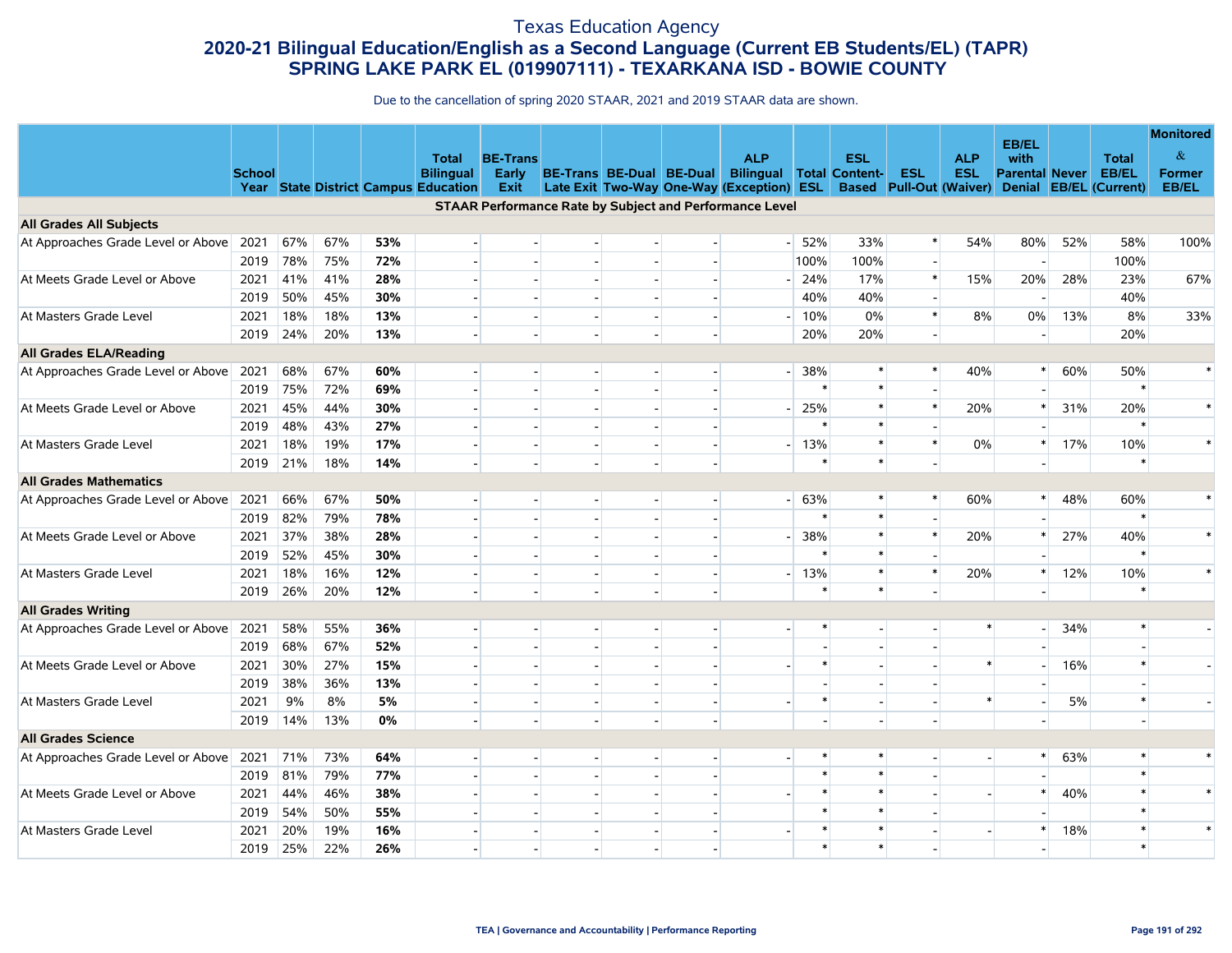#### Texas Education Agency

### **2020-21 Bilingual Education/English as a Second Language (Current EB Students/EL) (TAPR) SPRING LAKE PARK EL (019907111) - TEXARKANA ISD - BOWIE COUNTY**

Due to the cancellation of spring 2020 STAAR, 2021 and 2019 STAAR data are shown.

- \* Indicates results are masked due to small numbers to protect student confidentiality.
- Indicates there are no students in the group.

Blank cell indicates there are no data available in the group.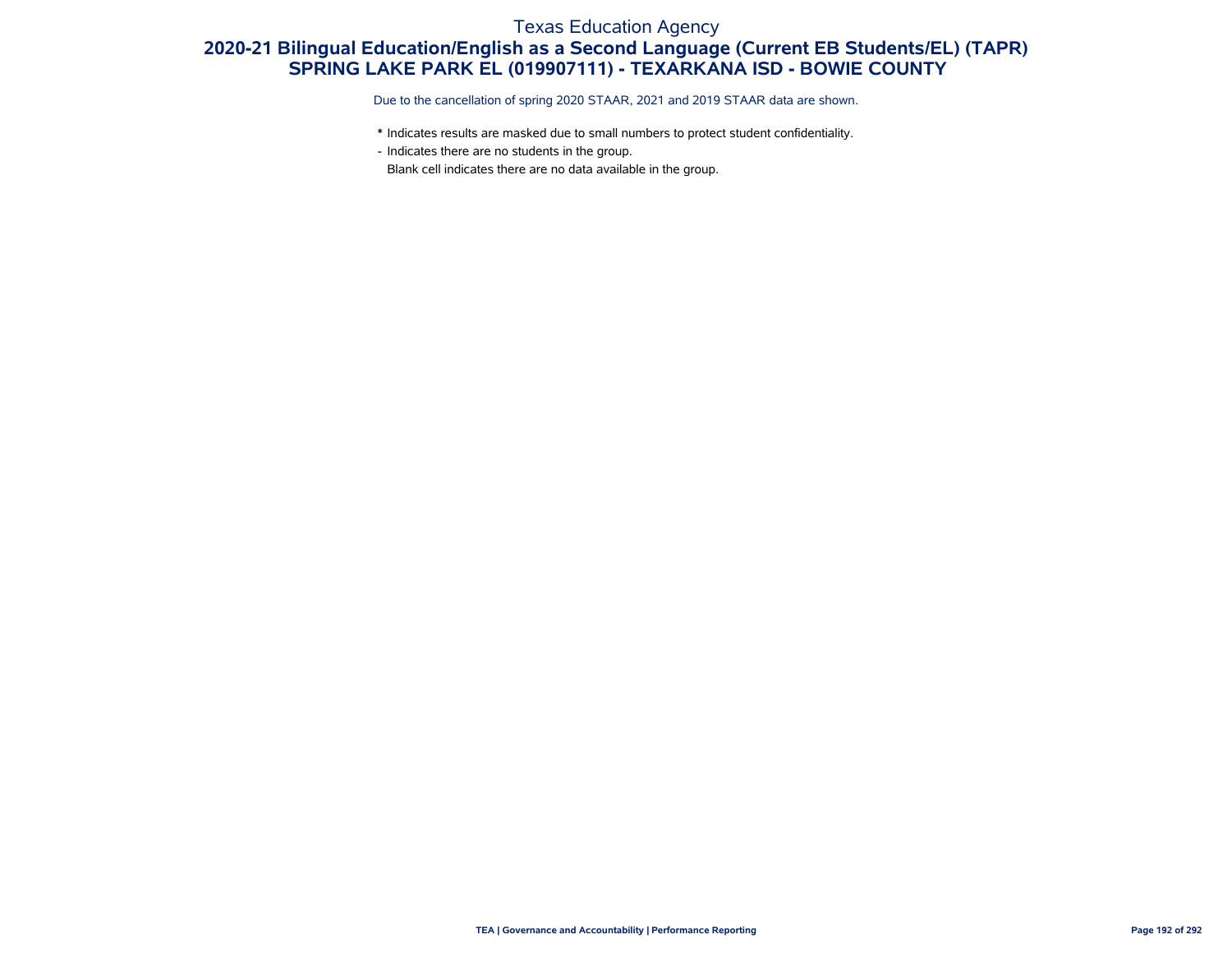Due to the cancellation of spring 2020 STAAR, 2021 and 2019 STAAR data are shown.

|                                                            |     |       |     | <b>African</b><br><b>State District Campus American Hispanic White</b> |      |       | American                                        |         | <b>Pacific</b>           | Two<br>or<br><b>More</b> | <b>Special</b><br>Ed | Ed     | ously | Non-<br><b>Special Continu- Continu-</b><br>ously | Econ  | <b>EB/EL</b><br>(Current<br>&<br>Indian Asian Islander Races (Current) (Former) Enrolled Enrolled Disady Monitored) |
|------------------------------------------------------------|-----|-------|-----|------------------------------------------------------------------------|------|-------|-------------------------------------------------|---------|--------------------------|--------------------------|----------------------|--------|-------|---------------------------------------------------|-------|---------------------------------------------------------------------------------------------------------------------|
|                                                            |     |       |     |                                                                        |      |       | <b>2021 STAAR Participation</b><br>(All Grades) |         |                          |                          |                      |        |       |                                                   |       |                                                                                                                     |
| <b>All Tests</b>                                           |     |       |     |                                                                        |      |       |                                                 |         |                          |                          |                      |        |       |                                                   |       |                                                                                                                     |
| <b>Assessment Participant</b>                              | 88% | 88%   | 99% | 100%                                                                   | 100% | 94%   |                                                 | * 100%  |                          | $-100%$                  | 98%                  | $\ast$ | 99%   | 98%                                               | 99%   | 100%                                                                                                                |
| Included in Accountability                                 | 83% | 84%   | 91% | 91%                                                                    | 100% | 85%   |                                                 | $*100%$ |                          | 100%                     | 90%                  | $\ast$ | 93%   | 87%                                               | 92%   | 100%                                                                                                                |
| Not Included in Accountability: Mobile                     | 3%  | 4%    | 8%  | 9%                                                                     | 0%   | 9%    | *                                               | 0%      |                          | 0%                       | 8%                   | $\ast$ | 6%    | 11%                                               | 7%    | 0%                                                                                                                  |
| Not Included in Accountability: Other<br><b>Exclusions</b> | 1%  | 0%    | 0%  | 0%                                                                     | 0%   | 0%    | $\ast$                                          | 0%      |                          | 0%                       | $0\%$                | $\ast$ | 0%    | 0%                                                | 0%    | 0%                                                                                                                  |
| <b>Not Tested</b>                                          | 12% | 12%   | 1%  | 0%                                                                     | 0%   | 6%    | $\ast$                                          | 0%      | $\overline{\phantom{0}}$ | 0%                       | 2%                   | $\ast$ | $1\%$ | 2%                                                | $1\%$ | 0%                                                                                                                  |
| Absent                                                     | 2%  | 2%    | 1%  | 0%                                                                     | 0%   | 6%    | *                                               | 0%      | $\overline{\phantom{a}}$ | $0\%$                    | 2%                   | $\ast$ | $1\%$ | 2%                                                | $1\%$ | 0%                                                                                                                  |
| Other                                                      | 10% | 10%   | 0%  | 0%                                                                     | 0%   | 0%    | *                                               | 0%      |                          | 0%                       | 0%                   | $\ast$ | 0%    | 0%                                                | 0%    | 0%                                                                                                                  |
|                                                            |     |       |     |                                                                        |      |       | <b>2019 STAAR Participation</b><br>(All Grades) |         |                          |                          |                      |        |       |                                                   |       |                                                                                                                     |
| <b>All Tests</b>                                           |     |       |     |                                                                        |      |       |                                                 |         |                          |                          |                      |        |       |                                                   |       |                                                                                                                     |
| Assessment Participant                                     | 99% | 99%   | 98% | 98%                                                                    | 100% | 99%   | $\ast$                                          | $\ast$  | $\blacksquare$           | 97%                      | 100%                 | 100%   | 98%   | 98%                                               | 98%   | 100%                                                                                                                |
| Included in Accountability                                 | 94% | 95%   | 90% | 87%                                                                    | 100% | 94%   | $\ast$                                          |         | $\overline{\phantom{0}}$ | 87%                      | 89%                  | 100%   | 94%   | 81%                                               | 88%   | 100%                                                                                                                |
| Not Included in Accountability: Mobile                     | 4%  | 4%    | 9%  | 10%                                                                    | 0%   | 5%    |                                                 |         |                          | 10%                      | 11%                  | $0\%$  | 4%    | 17%                                               | 10%   | 0%                                                                                                                  |
| Not Included in Accountability: Other<br>Exclusions        | 1%  | 1%    | 0%  | 0%                                                                     | 0%   | 0%    |                                                 |         |                          | 0%                       | $0\%$                | $0\%$  | 0%    | 0%                                                | 0%    | 0%                                                                                                                  |
| Not Tested                                                 | 1%  | $1\%$ | 2%  | 2%                                                                     | 0%   | $1\%$ | $\ast$                                          |         |                          | 3%                       | $0\%$                | 0%     | 2%    | 2%                                                | 2%    | 0%                                                                                                                  |
| Absent                                                     | 1%  | 0%    | 0%  | 0%                                                                     | 0%   | 0%    | $\ast$                                          | $\ast$  |                          | 0%                       | $0\%$                | $0\%$  | 0%    | 0%                                                | $0\%$ | 0%                                                                                                                  |
| Other                                                      | 0%  | 0%    | 2%  | 2%                                                                     | 0%   | 1%    |                                                 |         |                          | 3%                       | 0%                   | $0\%$  | 2%    | 2%                                                | 2%    | 0%                                                                                                                  |

\* Indicates results are masked due to small numbers to protect student confidentiality.

- Indicates there are no students in the group.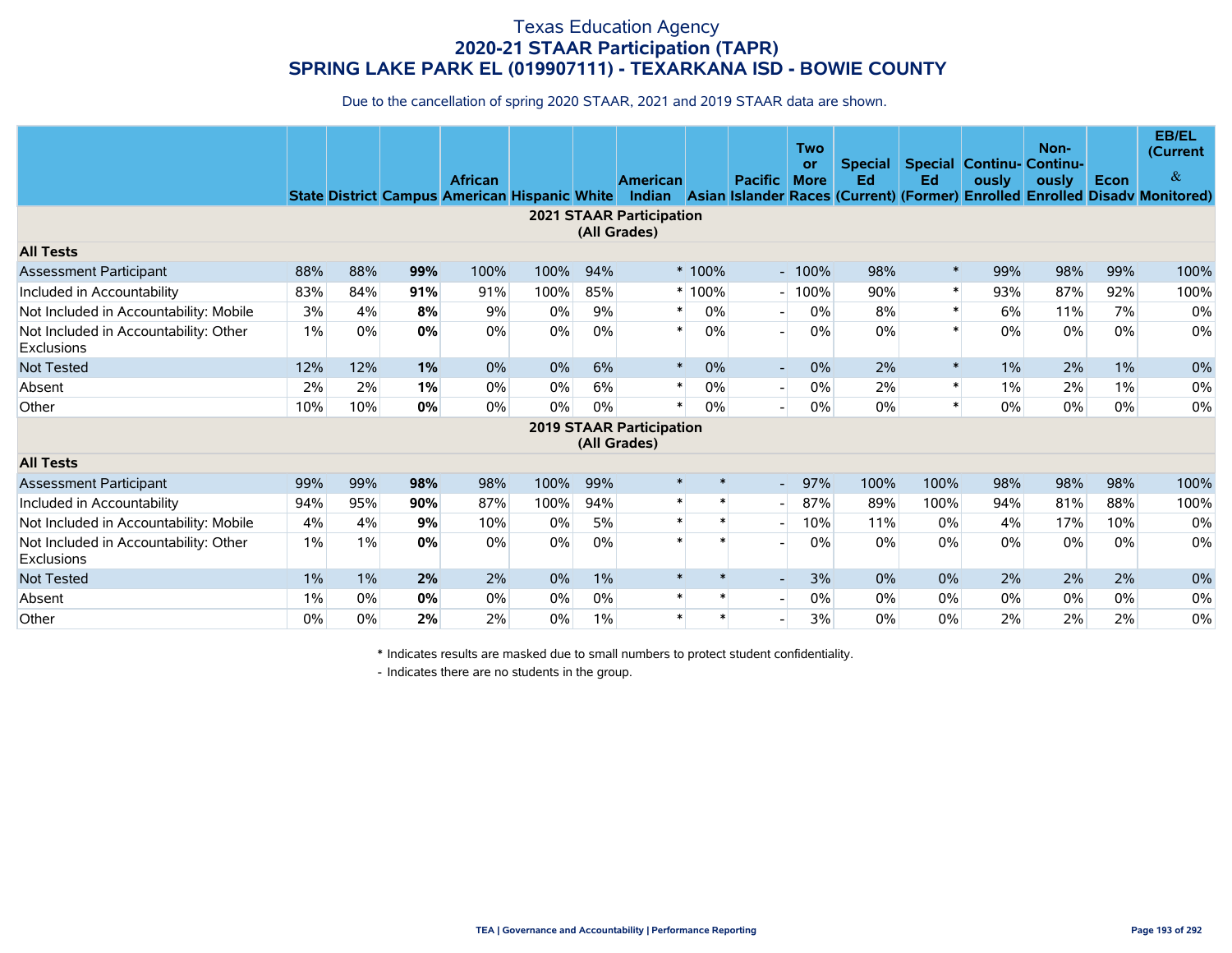#### Texas Education Agency **2020-21 Attendance, Graduation, and Dropout Rates (TAPR) SPRING LAKE PARK EL (019907111) - TEXARKANA ISD - BOWIE COUNTY**

|                                             |       |       |                | <b>African</b>                                                            |                          |                          | <b>American</b>          |                          |                          | <b>Two</b><br>or | Pacific More Special Econ |                          |                          |
|---------------------------------------------|-------|-------|----------------|---------------------------------------------------------------------------|--------------------------|--------------------------|--------------------------|--------------------------|--------------------------|------------------|---------------------------|--------------------------|--------------------------|
|                                             |       |       |                | State District Campus American Hispanic White Indian Asian Islander Races |                          |                          |                          |                          |                          |                  | Ed                        | <b>Disady EB/EL</b>      |                          |
| <b>Attendance Rate</b>                      |       |       |                |                                                                           |                          |                          |                          |                          |                          |                  |                           |                          |                          |
| 2019-20                                     | 98.3% | 98.6% | 98.3%          | 98.2%                                                                     |                          | 97.7% 98.1%              | $\ast$                   | ∗                        |                          | $-98.9%$         |                           | 98.1% 98.3% 99.2%        |                          |
| 2018-19                                     | 95.4% | 94.8% | 95.5%          | 95.9%                                                                     |                          | 94.4% 94.7%              | $\ast$                   | $\ast$                   |                          | $-95.8%$         |                           | 95.4% 95.5%              |                          |
| <b>Chronic Absenteeism</b>                  |       |       |                |                                                                           |                          |                          |                          |                          |                          |                  |                           |                          |                          |
| 2019-20                                     | 6.7%  | 6.6%  | 9.3%           | 9.7%                                                                      |                          | 11.8% 10.3%              | $\ast$                   | 0.0%                     | $\overline{a}$           | 4.0%             |                           | 12.2% 10.3%              | 0.0%                     |
| 2018-19                                     | 11.4% | 13.9% | 12.1%          | 10.4%                                                                     |                          | 13.3% 17.8%              | $\ast$                   | $\ast$                   |                          | 7.1%             |                           | 13.2% 11.0%              | $\ast$                   |
| <b>Annual Dropout Rate (Gr 7-8)</b>         |       |       |                |                                                                           |                          |                          |                          |                          |                          |                  |                           |                          |                          |
| 2019-20                                     | 0.5%  | 2.1%  | $\blacksquare$ | $\blacksquare$                                                            | $\blacksquare$           | $\blacksquare$           | $\overline{\phantom{a}}$ | $\overline{\phantom{a}}$ | $\overline{\phantom{0}}$ |                  |                           | $\overline{a}$           |                          |
| 2018-19                                     | 0.4%  | 1.3%  |                |                                                                           | $\overline{\phantom{a}}$ |                          |                          |                          |                          |                  |                           | $\overline{\phantom{a}}$ |                          |
| <b>Annual Dropout Rate (Gr 9-12)</b>        |       |       |                |                                                                           |                          |                          |                          |                          |                          |                  |                           |                          |                          |
| 2019-20                                     | 1.6%  | 3.8%  |                |                                                                           | $\overline{\phantom{a}}$ | $\blacksquare$           |                          |                          |                          |                  |                           | $\overline{a}$           |                          |
| 2018-19                                     | 1.9%  | 1.8%  |                |                                                                           |                          |                          |                          |                          |                          |                  |                           |                          |                          |
| 4-Year Longitudinal Rate (Gr 9-12)          |       |       |                |                                                                           |                          |                          |                          |                          |                          |                  |                           |                          |                          |
| Class of 2020                               |       |       |                |                                                                           |                          |                          |                          |                          |                          |                  |                           |                          |                          |
| Graduated                                   | 90.3% | 91.4% | $\blacksquare$ | $\overline{a}$                                                            | $\overline{\phantom{a}}$ | $\blacksquare$           | $\overline{\phantom{a}}$ | $\overline{a}$           | $\overline{\phantom{a}}$ |                  |                           | -                        |                          |
| <b>Received TxCHSE</b>                      | 0.4%  | 0.0%  |                | $\overline{a}$                                                            | $\overline{a}$           |                          |                          |                          |                          |                  |                           | $\overline{a}$           |                          |
| Continued HS                                | 3.9%  | 3.9%  |                | $\overline{a}$                                                            | $\overline{a}$           |                          |                          |                          |                          |                  |                           | $\overline{a}$           |                          |
| Dropped Out                                 | 5.4%  | 4.7%  |                |                                                                           | $\overline{a}$           |                          |                          |                          |                          |                  |                           |                          |                          |
| Graduates and TxCHSE 90.7%                  |       | 91.4% |                | $\overline{a}$                                                            | $\overline{a}$           | $\blacksquare$           |                          | $\overline{a}$           |                          |                  |                           | $\overline{a}$           | $\overline{\phantom{a}}$ |
| Graduates, TxCHSE,<br>and Continuers        | 94.6% | 95.3% |                |                                                                           | $\overline{a}$           |                          |                          |                          |                          |                  |                           |                          |                          |
| Class of 2019                               |       |       |                |                                                                           |                          |                          |                          |                          |                          |                  |                           |                          |                          |
| Graduated                                   | 90.0% | 92.5% | $\blacksquare$ |                                                                           | $\overline{\phantom{a}}$ | $\overline{\phantom{a}}$ |                          |                          |                          |                  |                           | $\overline{\phantom{a}}$ |                          |
| <b>Received TxCHSE</b>                      | 0.5%  | 0.2%  |                | $\overline{a}$                                                            | $\overline{a}$           |                          |                          |                          |                          |                  |                           | $\overline{a}$           |                          |
| Continued HS                                | 3.7%  | 1.9%  |                |                                                                           | $\overline{a}$           |                          |                          |                          |                          |                  |                           |                          |                          |
| Dropped Out                                 | 5.9%  | 5.4%  |                | $\overline{a}$                                                            | $\overline{a}$           | $\overline{a}$           |                          |                          |                          |                  |                           | $\overline{\phantom{a}}$ |                          |
| Graduates and TxCHSE 90.4%                  |       | 92.7% |                | $\overline{a}$                                                            | $\blacksquare$           | $\blacksquare$           |                          | $\overline{\phantom{a}}$ |                          |                  |                           | $\overline{\phantom{0}}$ | $\overline{\phantom{a}}$ |
| Graduates, TxCHSE,<br>and Continuers        | 94.1% | 94.6% |                |                                                                           |                          |                          |                          |                          |                          |                  |                           |                          |                          |
| 5-Year Extended Longitudinal Rate (Gr 9-12) |       |       |                |                                                                           |                          |                          |                          |                          |                          |                  |                           |                          |                          |
| Class of 2019                               |       |       |                |                                                                           |                          |                          |                          |                          |                          |                  |                           |                          |                          |
| Graduated                                   | 92.0% | 93.9% | $\blacksquare$ |                                                                           | $\overline{\phantom{a}}$ | $\overline{\phantom{a}}$ |                          |                          |                          |                  |                           |                          |                          |
| <b>Received TxCHSE</b>                      | 0.5%  | 0.2%  |                | $\overline{a}$                                                            | $\overline{a}$           |                          |                          |                          |                          |                  |                           | $\overline{\phantom{a}}$ |                          |
| Continued HS                                | 1.3%  | 0.2%  |                | $\overline{a}$                                                            | $\blacksquare$           | $\blacksquare$           | $\overline{\phantom{a}}$ | $\blacksquare$           |                          |                  |                           | $\blacksquare$           | $\overline{\phantom{a}}$ |
| Dropped Out                                 | 6.1%  | 5.7%  |                | $\overline{\phantom{a}}$                                                  | $\overline{\phantom{a}}$ | $\blacksquare$           |                          | $\overline{a}$           | $\overline{\phantom{a}}$ |                  |                           | $\overline{\phantom{a}}$ | $\overline{\phantom{a}}$ |
| Graduates and TxCHSE 92.6%                  |       | 94.1% |                |                                                                           |                          |                          |                          |                          |                          |                  |                           |                          |                          |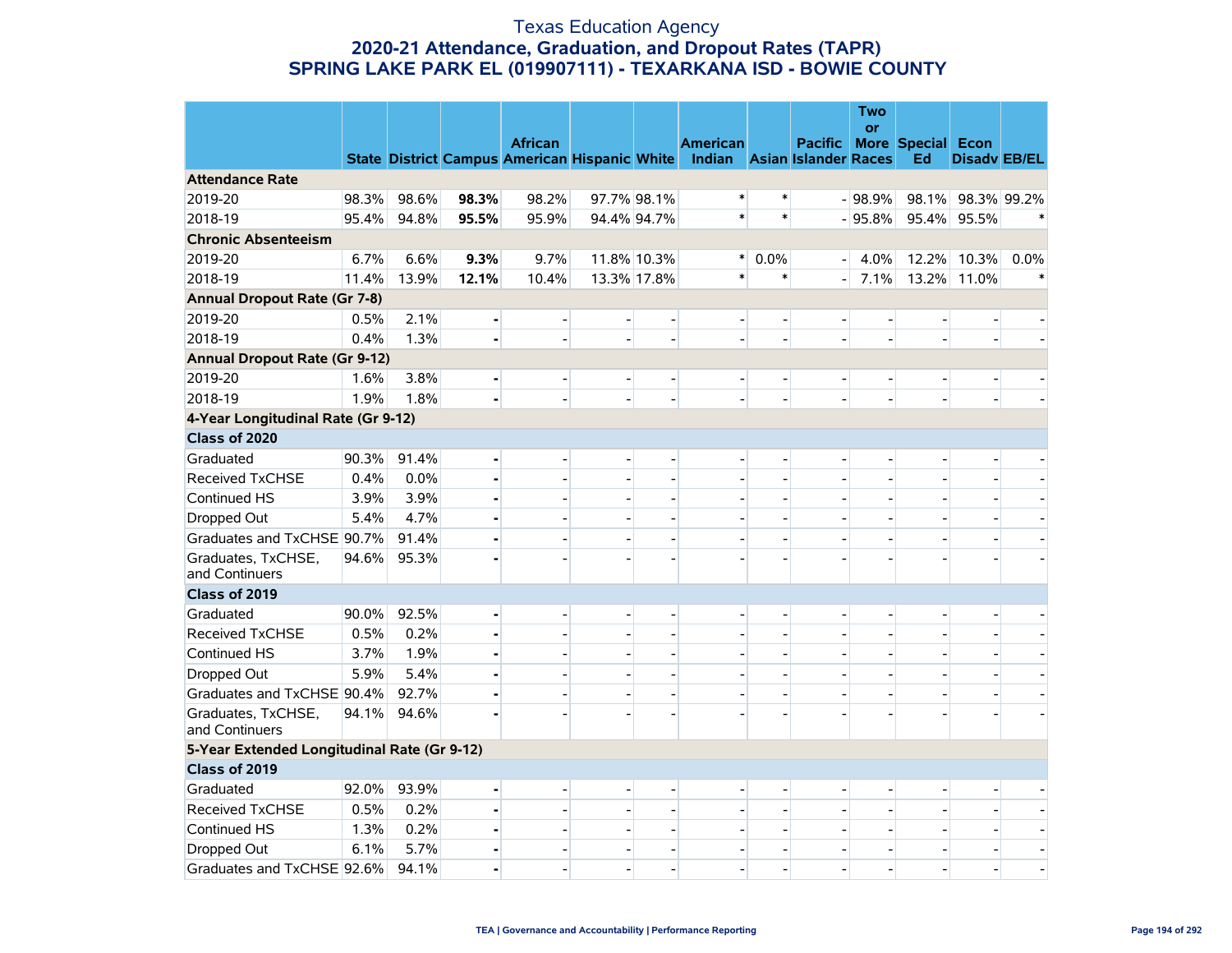#### Texas Education Agency **2020-21 Attendance, Graduation, and Dropout Rates (TAPR) SPRING LAKE PARK EL (019907111) - TEXARKANA ISD - BOWIE COUNTY**

|                                                             |       |       |                                                      |                          |                          |                          |                |                                  | Two<br><b>or</b> |                          |                          |                          |
|-------------------------------------------------------------|-------|-------|------------------------------------------------------|--------------------------|--------------------------|--------------------------|----------------|----------------------------------|------------------|--------------------------|--------------------------|--------------------------|
|                                                             |       |       | <b>African</b>                                       |                          |                          | <b>American</b>          |                | <b>Pacific More Special Econ</b> |                  |                          |                          |                          |
|                                                             |       |       | State District Campus American Hispanic White Indian |                          |                          |                          |                | <b>Asian Islander Races</b>      |                  | Ed                       | <b>Disadv EB/EL</b>      |                          |
| Graduates, TxCHSE,<br>and Continuers                        | 93.9% | 94.3% |                                                      |                          |                          |                          |                |                                  |                  |                          |                          |                          |
| Class of 2018                                               |       |       |                                                      |                          |                          |                          |                |                                  |                  |                          |                          |                          |
| Graduated                                                   | 92.2% | 95.8% |                                                      |                          |                          |                          |                |                                  |                  |                          |                          |                          |
| <b>Received TxCHSE</b>                                      | 0.6%  | 0.0%  |                                                      | $\overline{a}$           |                          |                          |                |                                  |                  |                          |                          |                          |
| Continued HS                                                | 1.1%  | 0.2%  |                                                      | $\overline{\phantom{0}}$ | $\overline{\phantom{a}}$ |                          |                |                                  |                  |                          |                          |                          |
| Dropped Out                                                 | 6.1%  | 4.0%  |                                                      | $\overline{\phantom{a}}$ | $\overline{\phantom{a}}$ |                          |                |                                  |                  |                          |                          |                          |
| Graduates and TxCHSE 92.8%                                  |       | 95.8% |                                                      | $\overline{a}$           |                          |                          |                |                                  |                  |                          |                          |                          |
| Graduates, TxCHSE,<br>and Continuers                        | 93.9% | 96.0% |                                                      |                          |                          |                          |                |                                  |                  |                          |                          |                          |
| 6-Year Extended Longitudinal Rate (Gr 9-12)                 |       |       |                                                      |                          |                          |                          |                |                                  |                  |                          |                          |                          |
| Class of 2018                                               |       |       |                                                      |                          |                          |                          |                |                                  |                  |                          |                          |                          |
| Graduated                                                   | 92.6% | 96.0% |                                                      | $\overline{\phantom{a}}$ |                          |                          |                |                                  |                  |                          |                          |                          |
| <b>Received TxCHSE</b>                                      | 0.7%  | 0.0%  |                                                      | $\overline{a}$           |                          |                          |                |                                  |                  |                          |                          |                          |
| Continued HS                                                | 0.6%  | 0.0%  |                                                      | $\overline{a}$           |                          |                          |                |                                  |                  |                          |                          |                          |
| Dropped Out                                                 | 6.1%  | 4.0%  | $\overline{a}$                                       | $\overline{a}$           | $\overline{a}$           |                          |                |                                  |                  |                          |                          |                          |
| Graduates and TxCHSE 93.3%                                  |       | 96.0% |                                                      | $\overline{\phantom{0}}$ | $\overline{\phantom{0}}$ |                          |                |                                  |                  |                          |                          |                          |
| Graduates, TxCHSE,<br>and Continuers                        | 93.9% | 96.0% |                                                      |                          |                          |                          |                |                                  |                  |                          |                          |                          |
| Class of 2017                                               |       |       |                                                      |                          |                          |                          |                |                                  |                  |                          |                          |                          |
| Graduated                                                   | 92.4% | 95.4% |                                                      | $\overline{\phantom{a}}$ |                          |                          |                |                                  |                  |                          |                          |                          |
| <b>Received TxCHSE</b>                                      | 0.7%  | 0.0%  | $\overline{a}$                                       | $\overline{a}$           | $\overline{a}$           |                          |                |                                  |                  |                          |                          |                          |
| Continued HS                                                | 0.6%  | 0.0%  | $\overline{a}$                                       | $\overline{\phantom{a}}$ | $\overline{\phantom{a}}$ |                          |                |                                  |                  |                          | $\overline{\phantom{0}}$ | $\overline{\phantom{a}}$ |
| Dropped Out                                                 | 6.3%  | 4.6%  |                                                      | -                        |                          |                          |                |                                  |                  |                          |                          |                          |
| Graduates and TxCHSE 93.2%                                  |       | 95.4% |                                                      |                          |                          |                          |                |                                  |                  |                          |                          |                          |
| Graduates, TxCHSE,<br>and Continuers                        | 93.7% | 95.4% |                                                      |                          |                          |                          |                |                                  |                  |                          |                          |                          |
| 4-Year Federal Graduation Rate Without Exclusions (Gr 9-12) |       |       |                                                      |                          |                          |                          |                |                                  |                  |                          |                          |                          |
| Class of 2020                                               | 90.3% | 89.9% |                                                      | $\overline{\phantom{a}}$ | $\overline{a}$           |                          |                | $\overline{\phantom{a}}$         |                  |                          |                          |                          |
| Class of 2019                                               | 90.0% | 91.8% |                                                      | $\overline{a}$           |                          |                          |                |                                  |                  |                          |                          |                          |
| <b>RHSP/DAP Graduates (Longitudinal Rate)</b>               |       |       |                                                      |                          |                          |                          |                |                                  |                  |                          |                          |                          |
| Class of 2020                                               | 83.0% |       |                                                      | $\overline{a}$           | $\overline{\phantom{a}}$ | $\overline{\phantom{a}}$ | $\overline{a}$ |                                  |                  |                          |                          |                          |
| Class of 2019                                               | 73.3% |       |                                                      | $\overline{a}$           | $\overline{a}$           |                          |                |                                  |                  | $\overline{\phantom{a}}$ | $\blacksquare$           |                          |
| <b>FHSP-E Graduates (Longitudinal Rate)</b>                 |       |       |                                                      |                          |                          |                          |                |                                  |                  |                          |                          |                          |
| Class of 2020                                               | 4.3%  | 0.7%  |                                                      | $\overline{\phantom{a}}$ | $\overline{\phantom{a}}$ |                          |                |                                  |                  |                          | $\overline{a}$           |                          |
| Class of 2019                                               | 4.2%  | 0.3%  |                                                      |                          |                          |                          |                |                                  |                  |                          |                          |                          |
| <b>FHSP-DLA Graduates (Longitudinal Rate)</b>               |       |       |                                                      |                          |                          |                          |                |                                  |                  |                          |                          |                          |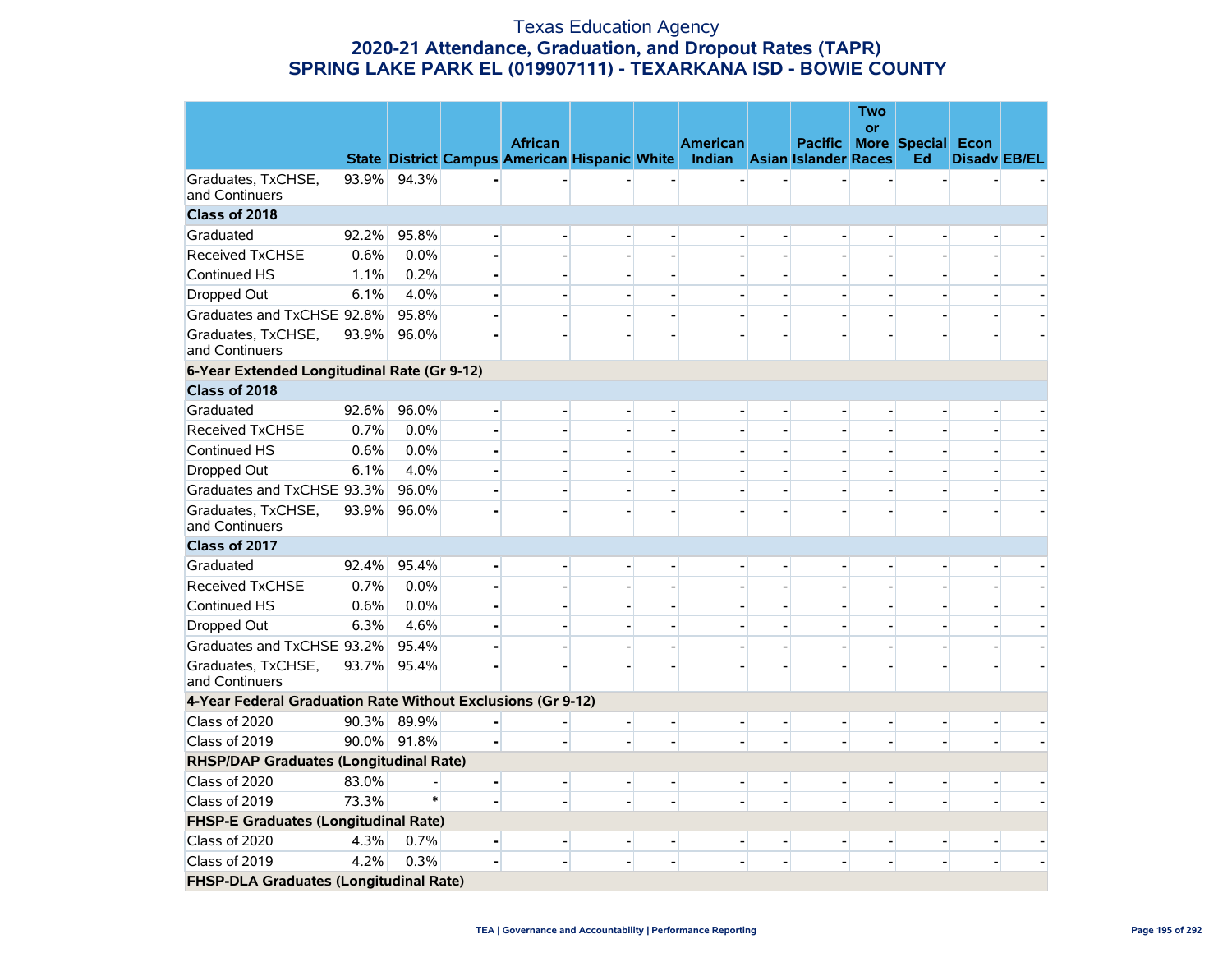#### Texas Education Agency **2020-21 Attendance, Graduation, and Dropout Rates (TAPR) SPRING LAKE PARK EL (019907111) - TEXARKANA ISD - BOWIE COUNTY**

|                                                        |       |          |                                                                        |                          |                           |                                               | <b>Two</b><br>or |                                |                     |  |
|--------------------------------------------------------|-------|----------|------------------------------------------------------------------------|--------------------------|---------------------------|-----------------------------------------------|------------------|--------------------------------|---------------------|--|
|                                                        |       |          | <b>African</b><br><b>State District Campus American Hispanic White</b> |                          | <b>American</b><br>Indian | <b>Pacific</b><br><b>Asian Islander Races</b> |                  | <b>More Special Econ</b><br>Ed | <b>Disady EB/EL</b> |  |
| Class of 2020                                          | 83.5% | 91.3%    |                                                                        |                          |                           |                                               |                  |                                |                     |  |
| Class of 2019                                          | 83.5% | 91.5%    |                                                                        |                          |                           |                                               |                  |                                |                     |  |
| RHSP/DAP/FHSP-E/FHSP-DLA Graduates (Longitudinal Rate) |       |          |                                                                        |                          |                           |                                               |                  |                                |                     |  |
| Class of 2020                                          | 87.8% | 91.9%    |                                                                        |                          |                           |                                               |                  |                                |                     |  |
| Class of 2019                                          | 87.6% | 91.5%    |                                                                        | $\overline{\phantom{0}}$ |                           |                                               |                  |                                |                     |  |
| <b>RHSP/DAP Graduates (Annual Rate)</b>                |       |          |                                                                        |                          |                           |                                               |                  |                                |                     |  |
| 2019-20                                                | 38.6% |          |                                                                        |                          |                           |                                               |                  |                                |                     |  |
| 2018-19                                                | 32.7% |          |                                                                        | $\overline{\phantom{0}}$ | ۰                         |                                               |                  |                                |                     |  |
| <b>FHSP-E Graduates (Annual Rate)</b>                  |       |          |                                                                        |                          |                           |                                               |                  |                                |                     |  |
| 2019-20                                                | 4.4%  | 0.7%     |                                                                        |                          |                           |                                               |                  |                                |                     |  |
| 2018-19                                                | 4.4%  | 0.2%     |                                                                        |                          |                           |                                               |                  |                                |                     |  |
| <b>FHSP-DLA Graduates (Annual Rate)</b>                |       |          |                                                                        |                          |                           |                                               |                  |                                |                     |  |
| 2019-20                                                | 81.8% | $90.8\%$ |                                                                        |                          |                           |                                               |                  |                                |                     |  |
| 2018-19                                                | 82.1% | 90.6%    |                                                                        |                          |                           |                                               |                  |                                |                     |  |
| RHSP/DAP/FHSP-E/FHSP-DLA Graduates (Annual Rate)       |       |          |                                                                        |                          |                           |                                               |                  |                                |                     |  |
| 2019-20                                                | 85.8% | 91.5%    |                                                                        |                          |                           |                                               |                  |                                |                     |  |
| 2018-19                                                | 85.9% | 90.6%    |                                                                        |                          |                           |                                               |                  |                                |                     |  |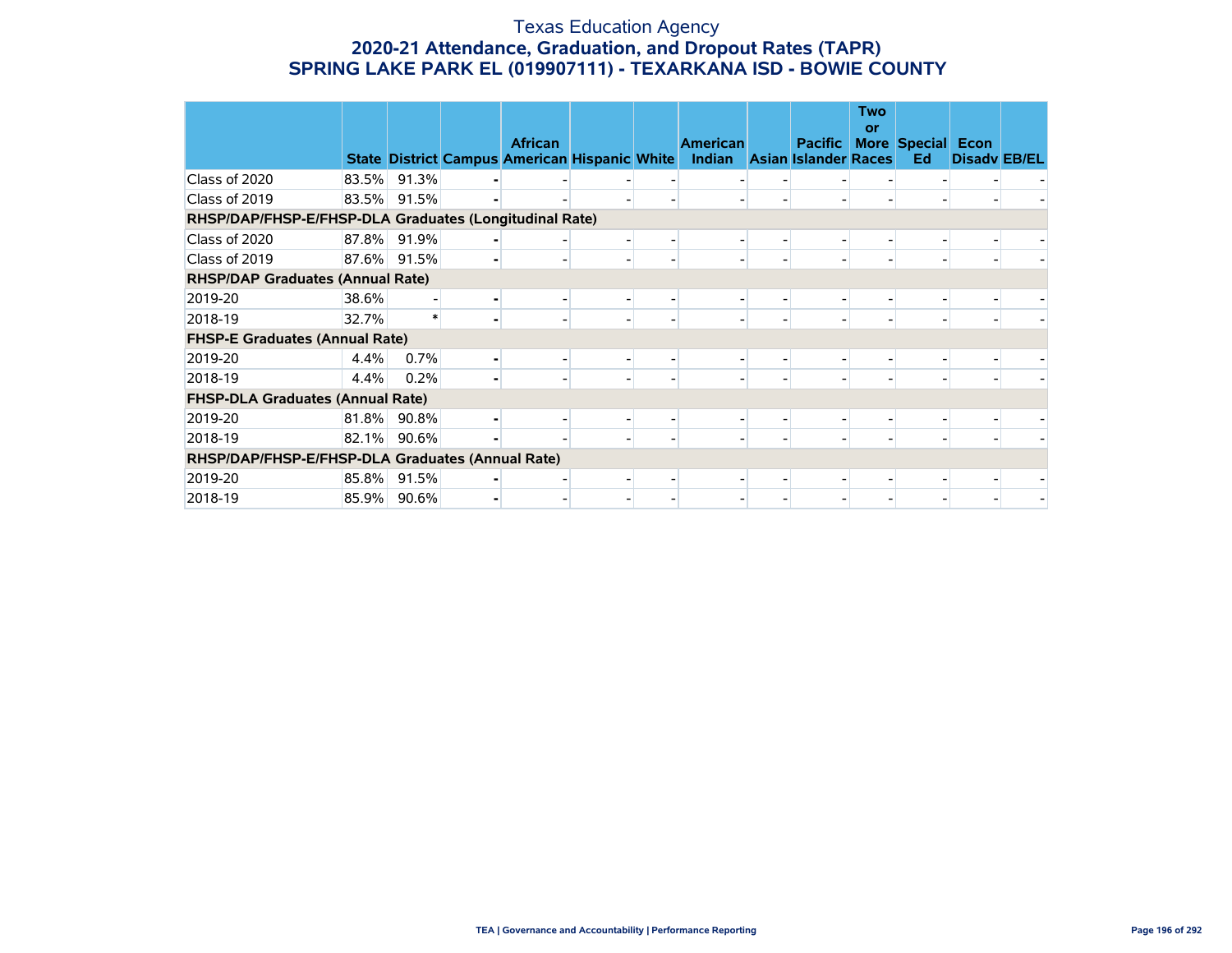#### Texas Education Agency **2020-21 Graduation Profile (TAPR) SPRING LAKE PARK EL (019907111) - TEXARKANA ISD - BOWIE COUNTY**

|                                                            | <b>Count</b> | <b>Campus Campus District</b><br><b>Percent</b> | Count           | <b>State</b><br><b>Count</b> |
|------------------------------------------------------------|--------------|-------------------------------------------------|-----------------|------------------------------|
| Graduates (2019-20 Annual Graduates)                       |              |                                                 |                 |                              |
| <b>Total Graduates</b>                                     |              |                                                 |                 | 448 360,220                  |
| <b>By Ethnicity:</b>                                       |              |                                                 |                 |                              |
| African American                                           |              |                                                 | 171             | 44,729                       |
| Hispanic                                                   |              |                                                 |                 | 70 184,060                   |
| White                                                      |              |                                                 |                 | 185 105,215                  |
| American Indian                                            |              |                                                 | 1               | 1,226                        |
| Asian                                                      |              |                                                 | 8               | 17,126                       |
| Pacific Islander                                           |              |                                                 | 0               | 557                          |
| Two or More Races                                          |              |                                                 | 13              | 7,307                        |
| <b>By Graduation Type:</b>                                 |              |                                                 |                 |                              |
| Minimum H.S. Program                                       |              |                                                 | 0               | 1,512                        |
| Recommended H.S. Program/Distinguished Achievement Program |              |                                                 | 0               | 952                          |
| Foundation H.S. Program (No Endorsement)                   |              |                                                 | 38              | 49,535                       |
| Foundation H.S. Program (Endorsement)                      |              |                                                 | 3               | 15,689                       |
| Foundation H.S. Program (DLA)                              |              |                                                 |                 | 407 292,532                  |
|                                                            |              |                                                 |                 |                              |
| <b>Special Education Graduates</b>                         |              |                                                 | 35              | 29,018                       |
| Economically Disadvantaged Graduates                       |              |                                                 |                 | 226 187,187                  |
| Emergent Bilingual (EB)/English Learner (EL) Graduates     |              |                                                 | 10 <sup>1</sup> | 29,639                       |
| <b>At-Risk Graduates</b>                                   |              |                                                 |                 | 119 148,836                  |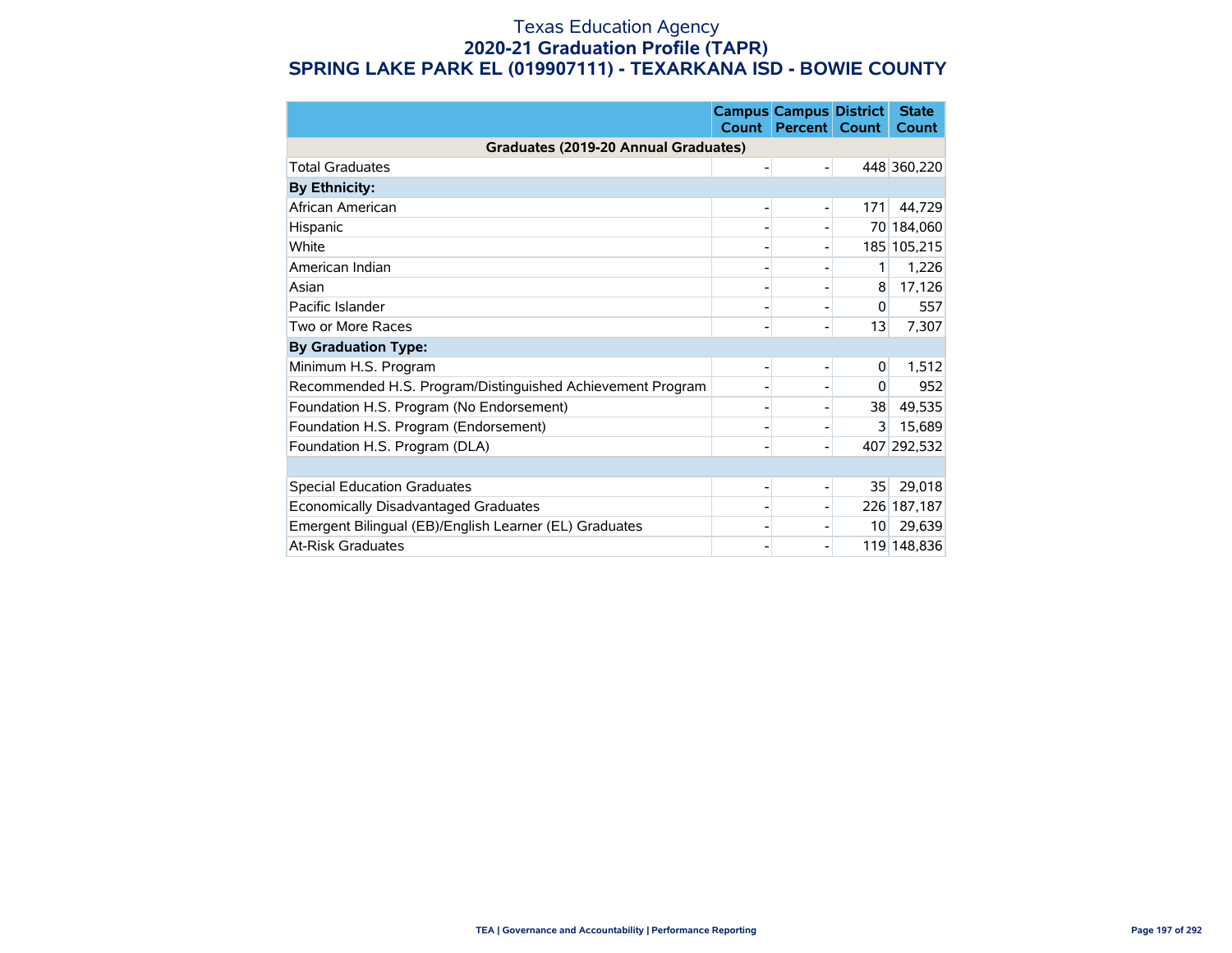#### Texas Education Agency **2020-21 College, Career, and Military Readiness (CCMR) (TAPR) SPRING LAKE PARK EL (019907111) - TEXARKANA ISD - BOWIE COUNTY**

**There is no data for this campus.**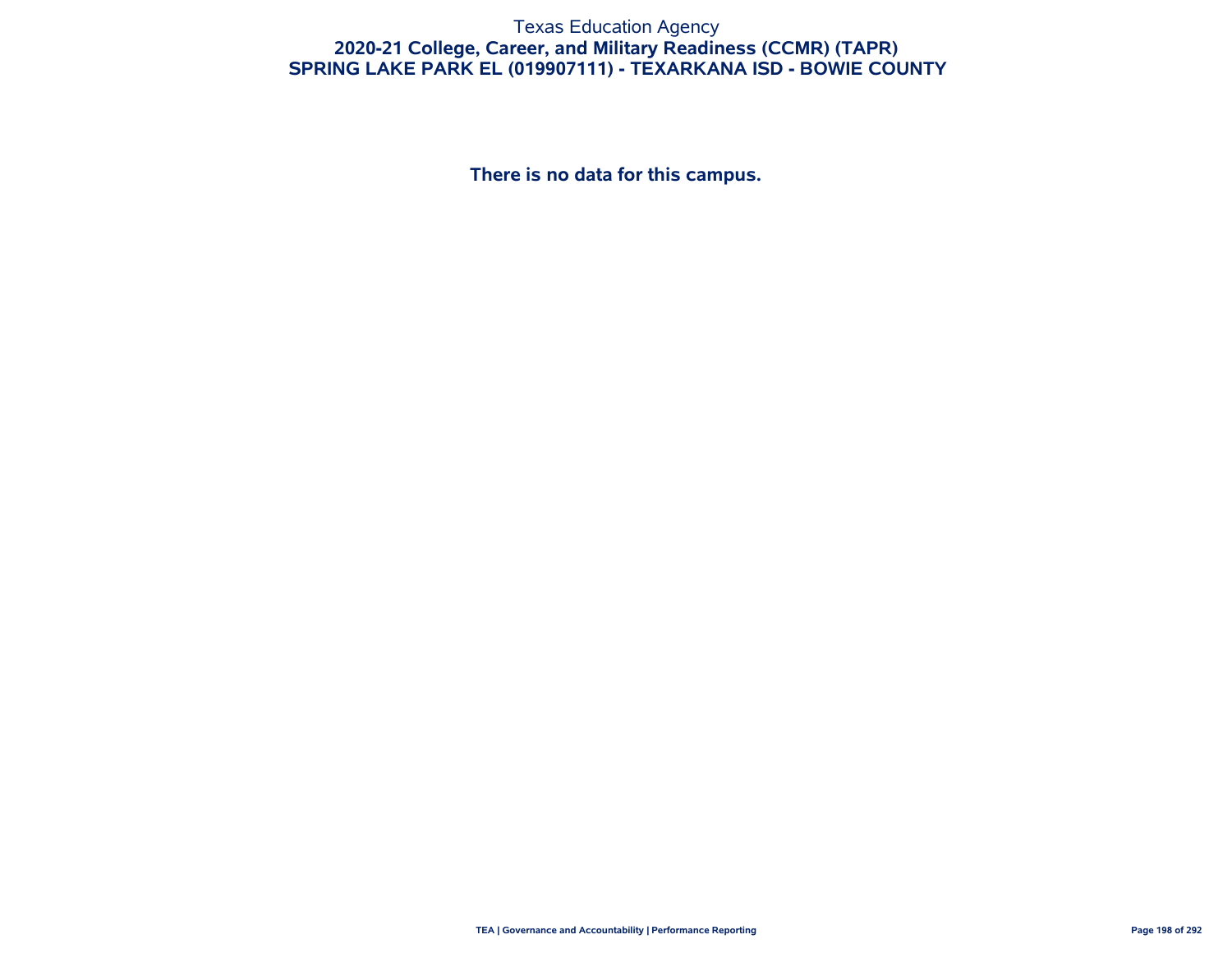#### Texas Education Agency **2020-21 CCMR-Related Indicators (TAPR) SPRING LAKE PARK EL (019907111) - TEXARKANA ISD - BOWIE COUNTY**

**There is no data for this campus.**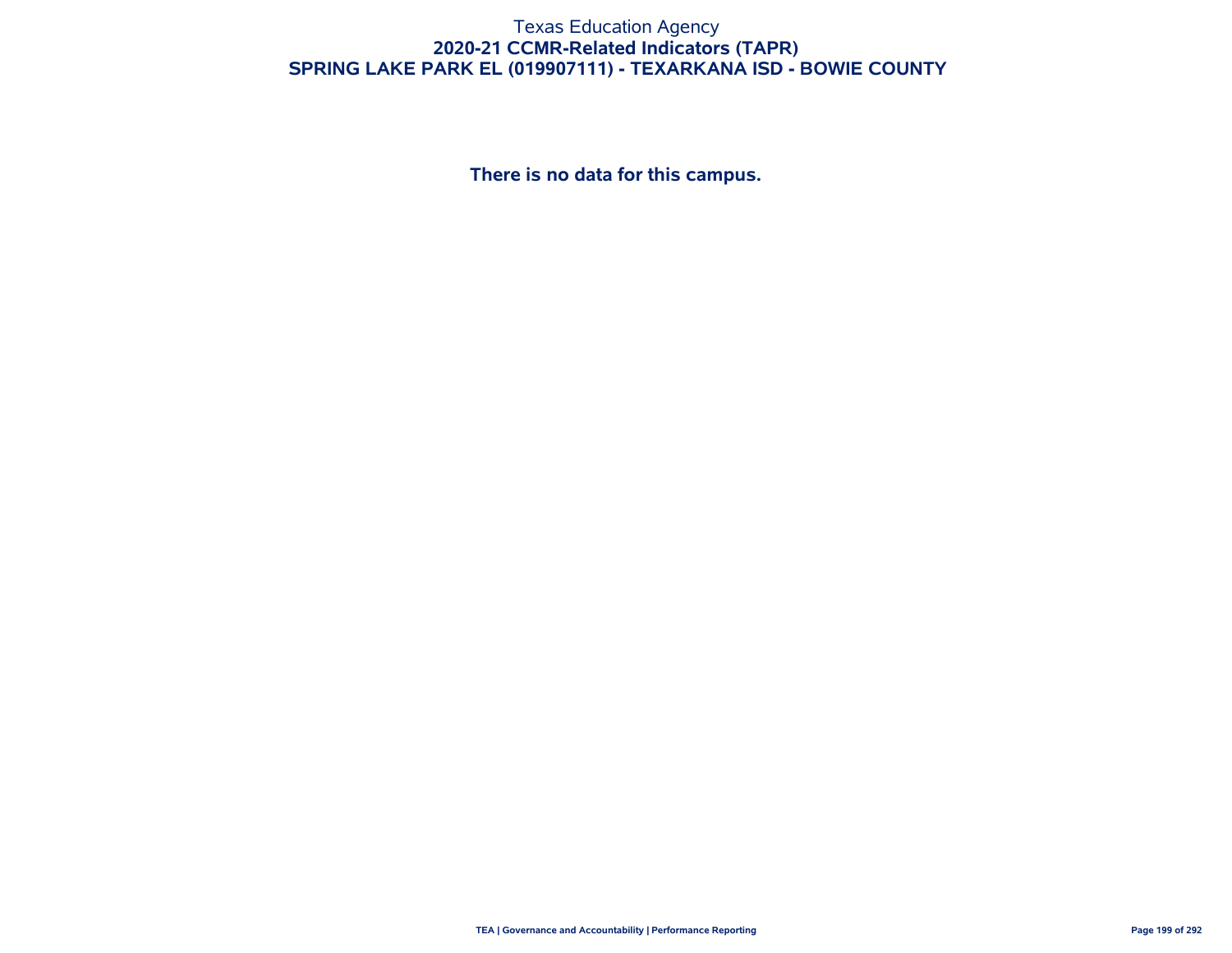#### Texas Education Agency **2020-21 Other Postsecondary Indicators (TAPR) SPRING LAKE PARK EL (019907111) - TEXARKANA ISD - BOWIE COUNTY**

**There is no data for this campus.**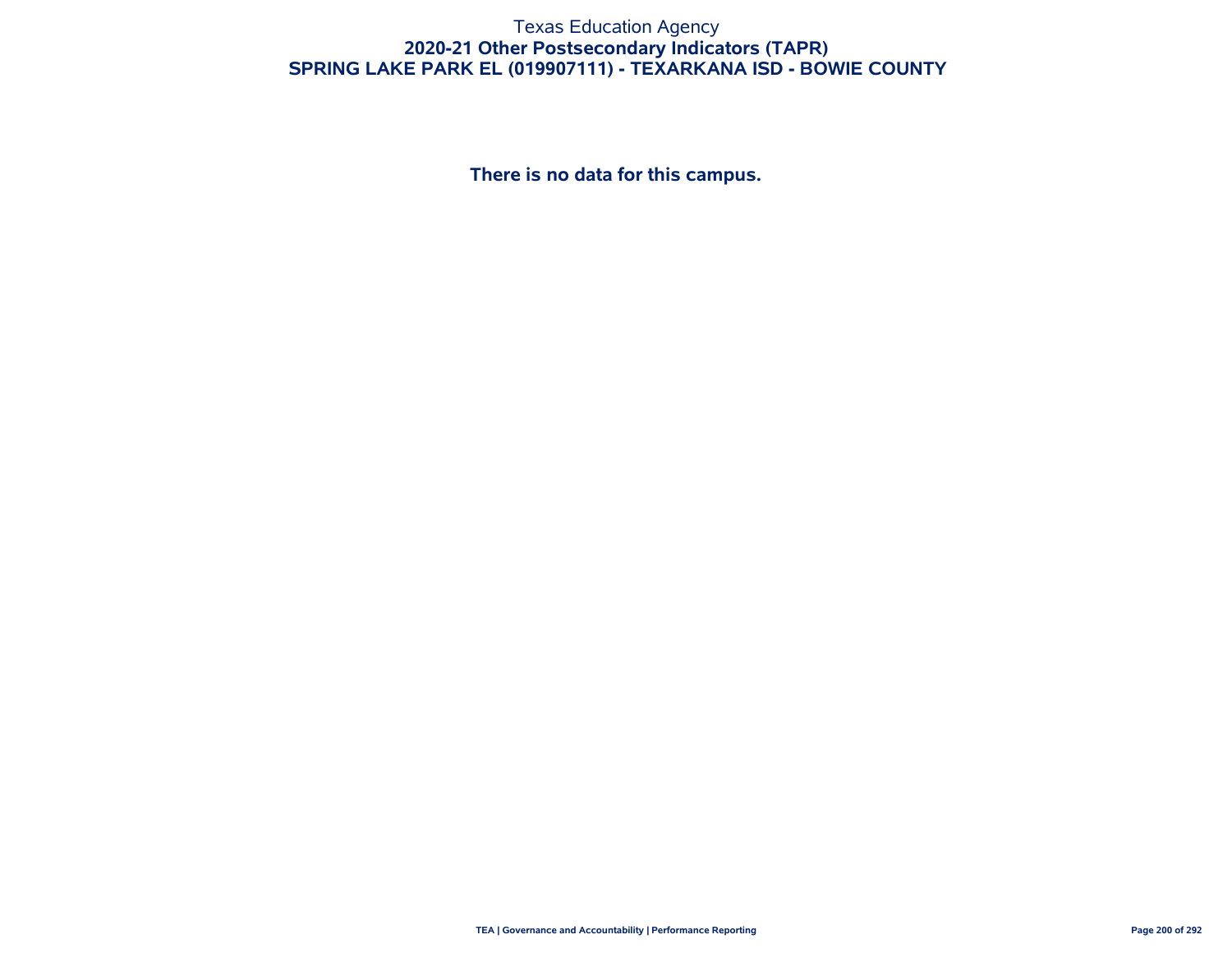|                                               |                |                               | <b>Membership</b> |                 |                |                               | <b>Enrollment</b> |                 |
|-----------------------------------------------|----------------|-------------------------------|-------------------|-----------------|----------------|-------------------------------|-------------------|-----------------|
|                                               |                | <b>Campus</b>                 |                   |                 |                | <b>Campus</b>                 |                   |                 |
| <b>Student Information</b>                    |                | <b>Count Percent District</b> |                   | <b>State</b>    |                | <b>Count Percent District</b> |                   | <b>State</b>    |
|                                               |                |                               |                   |                 |                |                               |                   |                 |
| <b>Total Students</b>                         |                | 388 100.0%                    |                   | 7,654 5,359,040 |                | 388 100.0%                    |                   | 7,654 5,371,586 |
| <b>Students by Grade:</b>                     |                |                               |                   |                 |                |                               |                   |                 |
| Early Childhood Education                     | 0              | 0.0%                          | 0.2%              | 0.3%            | 0              | 0.0%                          | 0.2%              | 0.4%            |
| Pre-Kindergarten                              | 33             | 8.5%                          | 5.1%              | 3.7%            | 33             | 8.5%                          | 5.1%              | 3.7%            |
| Kindergarten                                  | 65             | 16.8%                         | 7.3%              | 6.7%            | 65             | 16.8%                         | 7.3%              | 6.7%            |
| Grade 1                                       | 44             | 11.3%                         | 6.0%              | 7.1%            | 44             | 11.3%                         | 6.0%              | 7.1%            |
| Grade 2                                       | 61             | 15.7%                         | 7.1%              | 7.1%            | 61             | 15.7%                         | 7.1%              | 7.1%            |
| Grade 3                                       | 68             | 17.5%                         | 7.0%              | 7.1%            | 68             | 17.5%                         | 7.0%              | 7.1%            |
| Grade 4                                       | 67             | 17.3%                         | 6.9%              | 7.2%            | 67             | 17.3%                         | 6.9%              | 7.2%            |
| Grade 5                                       | 50             | 12.9%                         | 6.3%              | 7.4%            | 50             | 12.9%                         | 6.3%              | 7.4%            |
| Grade 6                                       | $\mathbf{0}$   | 0.0%                          | 6.8%              | 7.7%            | $\mathbf 0$    | 0.0%                          | 6.8%              | 7.7%            |
| Grade 7                                       | 0              | 0.0%                          | 7.4%              | 7.9%            | $\mathbf 0$    | 0.0%                          | 7.4%              | 7.8%            |
| Grade 8                                       | 0              | 0.0%                          | 8.1%              | 7.9%            | $\mathbf 0$    | 0.0%                          | 8.1%              | 7.9%            |
| Grade 9                                       | 0              | 0.0%                          | 8.5%              | 8.1%            | $\mathbf 0$    | 0.0%                          | 8.5%              | 8.1%            |
| Grade 10                                      | $\mathbf{0}$   | 0.0%                          | 8.7%              | 7.8%            | 0              | 0.0%                          | 8.7%              | 7.8%            |
| Grade 11                                      | 0              | 0.0%                          | 7.7%              | 7.2%            | $\pmb{0}$      | 0.0%                          | 7.7%              | 7.2%            |
| Grade 12                                      | 0              | 0.0%                          | 6.9%              | 6.8%            | $\overline{0}$ | 0.0%                          | 6.9%              | 6.8%            |
| <b>Ethnic Distribution:</b>                   |                |                               |                   |                 |                |                               |                   |                 |
| African American                              | 234            | 60.3%                         | 41.8%             | 12.7%           | 234            | 60.3%                         | 41.8%             | 12.7%           |
| Hispanic                                      | 33             | 8.5%                          | 19.4%             | 52.9%           | 33             | 8.5%                          | 19.4%             | 52.9%           |
| White                                         | 85             | 21.9%                         | 31.7%             | 26.5%           | 85             | 21.9%                         | 31.7%             | 26.5%           |
| American Indian                               | 1              | 0.3%                          | 0.4%              | 0.3%            | $\mathbf{1}$   | 0.3%                          | 0.4%              | 0.3%            |
| Asian                                         | 5              | 1.3%                          | 1.3%              | 4.7%            | 5              | 1.3%                          | 1.3%              | 4.7%            |
| Pacific Islander                              | 0              | 0.0%                          | 0.1%              | 0.2%            | $\overline{0}$ | 0.0%                          | 0.1%              | 0.2%            |
| Two or More Races                             | 30             | 7.7%                          | 5.3%              | 2.7%            | 30             | 7.7%                          | 5.3%              | 2.7%            |
| Sex:                                          |                |                               |                   |                 |                |                               |                   |                 |
| Female                                        | 187            | 48.2%                         | 51.1%             | 48.9%           | 187            | 48.2%                         | 51.1%             | 48.9%           |
| Male                                          | 201            | 51.8%                         | 48.9%             | 51.1%           | 201            | 51.8%                         | 48.9%             | 51.1%           |
|                                               |                |                               |                   |                 |                |                               |                   |                 |
| Economically Disadvantaged                    | 328            | 84.5%                         | 69.5%             | 60.3%           | 328            | 84.5%                         | 69.5%             | 60.2%           |
| Non-Educationally Disadvantaged               | 60             | 15.5%                         | 30.5%             | 39.7%           | 60             | 15.5%                         | 30.5%             | 39.8%           |
| Section 504 Students                          | 39             | 10.1%                         | 13.5%             | 7.2%            | 39             | 10.1%                         | 13.5%             | 7.2%            |
| EB Students/EL                                | 16             | 4.1%                          | 8.3%              | 20.7%           | 16             | 4.1%                          | 8.3%              | 20.6%           |
| Students w/ Disciplinary Placements (2019-20) | 0              | 0.0%                          | 0.8%              | 1.2%            |                |                               |                   |                 |
| Students w/ Dyslexia                          | 17             | 4.4%                          | 5.1%              | 4.5%            | 17             | 4.4%                          | 5.1%              | 4.5%            |
| <b>Foster Care</b>                            | $\overline{2}$ | 0.5%                          | 0.2%              | 0.3%            | $\overline{2}$ | 0.5%                          | 0.2%              | 0.3%            |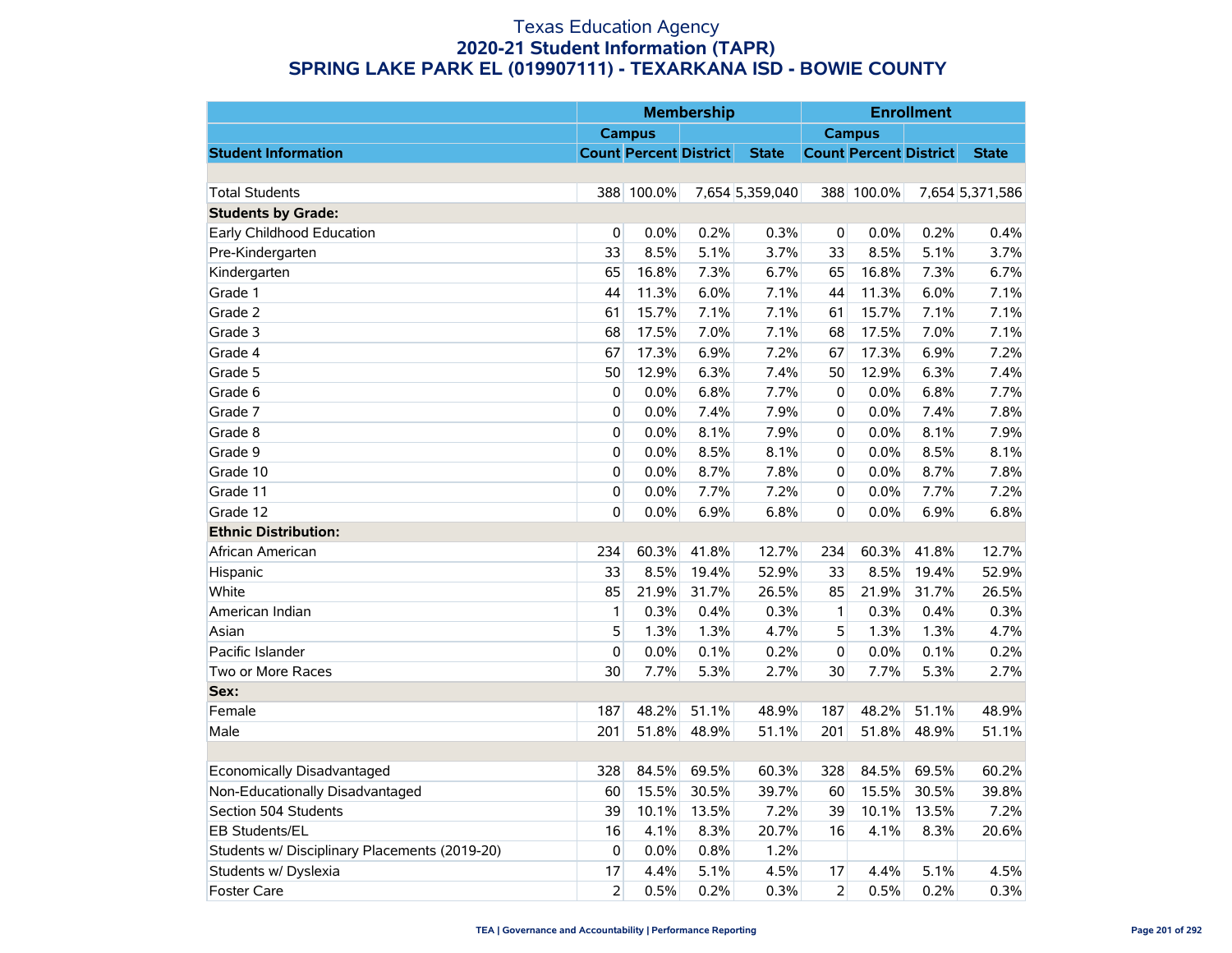|                                                                          |        |                               | <b>Membership</b> |              |                |                               | <b>Enrollment</b> |              |
|--------------------------------------------------------------------------|--------|-------------------------------|-------------------|--------------|----------------|-------------------------------|-------------------|--------------|
|                                                                          |        | <b>Campus</b>                 |                   |              |                | <b>Campus</b>                 |                   |              |
| <b>Student Information</b>                                               |        | <b>Count Percent District</b> |                   | <b>State</b> |                | <b>Count Percent District</b> |                   | <b>State</b> |
| Homeless                                                                 | 1      | 0.3%                          | 0.3%              | 1.1%         | 1              | 0.3%                          | 0.3%              | 1.1%         |
| Immigrant                                                                | 3      | 0.8%                          | 1.0%              | 2.0%         | 3              | 0.8%                          | 1.0%              | 2.0%         |
| Migrant                                                                  | 0      | 0.0%                          | 0.0%              | 0.3%         | $\Omega$       | 0.0%                          | 0.0%              | 0.3%         |
| Title I                                                                  | 388    | 100.0%                        | 56.3%             | 64.5%        | 388            | 100.0%                        | 56.3%             | 64.5%        |
| Military Connected                                                       | 4      | 1.0%                          | 1.5%              | 2.7%         | $\overline{4}$ | 1.0%                          | 1.5%              | 2.7%         |
| At-Risk                                                                  | 280    | 72.2%                         | 57.5%             | 49.2%        | 280            | 72.2%                         | 57.5%             | 49.1%        |
| <b>Students by Instructional Program:</b>                                |        |                               |                   |              |                |                               |                   |              |
| <b>Bilingual/ESL Education</b>                                           | 14     | 3.6%                          | 8.3%              | 21.0%        | 14             | 3.6%                          | 8.3%              | 20.9%        |
| Gifted and Talented Education                                            | 19     | 4.9%                          | 5.1%              | 8.3%         | 19             | 4.9%                          | 5.1%              | 8.3%         |
| <b>Special Education</b>                                                 | 34     | 8.8%                          | 11.4%             | 11.1%        | 34             | 8.8%                          | 11.4%             | 11.3%        |
| <b>Students with Disabilities by Type of Primary Disability:</b>         |        |                               |                   |              |                |                               |                   |              |
| <b>Total Students with Disabilities</b>                                  | 34     |                               |                   |              |                |                               |                   |              |
| By Type of Primary Disability<br>Students with Intellectual Disabilities | 11     | 32.4%                         | 53.7%             | 42.5%        |                |                               |                   |              |
| Students with Physical Disabilities                                      | 13     | 38.2%                         | 11.8%             | 21.3%        |                |                               |                   |              |
| <b>Students with Autism</b>                                              | $\ast$ | $\ast$                        | 11.1%             | 14.1%        |                |                               |                   |              |
| Students with Behavioral Disabilities                                    | $***$  | $***$                         | 22.0%             | 20.6%        |                |                               |                   |              |
| Students with Non-Categorical Early Childhood                            | 0      | 0.0%                          | 1.5%              | 1.5%         |                |                               |                   |              |
| Mobility (2019-20):                                                      |        |                               |                   |              |                |                               |                   |              |
| <b>Total Mobile Students</b>                                             | 50     | 15.9%                         | 32.6%             | 13.8%        |                |                               |                   |              |
| By Ethnicity:<br>African American                                        | 31     | 9.8%                          | 8.9%              | 2.8%         |                |                               |                   |              |
| Hispanic                                                                 | 3      | 1.0%                          | 10.3%             | 7.1%         |                |                               |                   |              |
| White                                                                    | 10     | 3.2%                          | 11.3%             | 3.1%         |                |                               |                   |              |
| American Indian                                                          | 0      | 0.0%                          | 0.2%              | 0.1%         |                |                               |                   |              |
| Asian                                                                    | 2      | 0.6%                          | 0.3%              | 0.4%         |                |                               |                   |              |
| Pacific Islander                                                         | 0      | 0.0%                          | 0.1%              | 0.0%         |                |                               |                   |              |
| Two or More Races                                                        | 4      | 1.3%                          | 1.5%              | 0.4%         |                |                               |                   |              |
| Count and Percent of Special Ed Students who are Mobile                  | 7      | 16.7%                         | 35.5%             | 16.5%        |                |                               |                   |              |
| Count and Percent of EB Students/EL who are Mobile                       | 2      | 22.2%                         | 23.8%             | 13.6%        |                |                               |                   |              |
| Count and Percent of Econ Dis Students who are Mobile                    | 38     | 13.5%                         | 22.6%             | 16.0%        |                |                               |                   |              |
| Student Attrition (2019-20):                                             |        |                               |                   |              |                |                               |                   |              |
| <b>Total Student Attrition</b>                                           | 73     | 21.3%                         | 26.6%             | 16.6%        |                |                               |                   |              |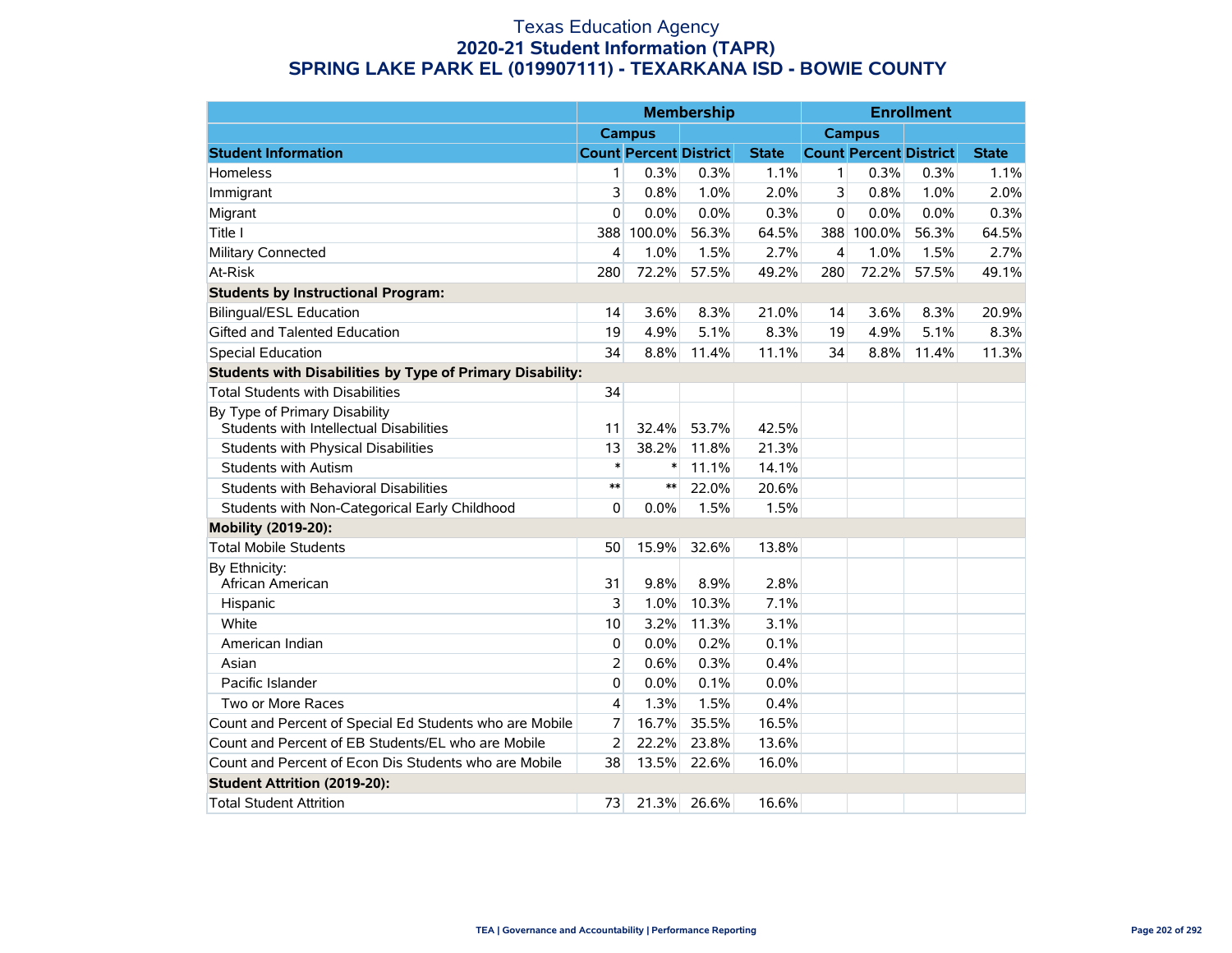|                                                                                  | --Non-Special<br><b>Education Rates--</b> |          |              | ---Special Education<br>Rates--- |            |              |  |
|----------------------------------------------------------------------------------|-------------------------------------------|----------|--------------|----------------------------------|------------|--------------|--|
| <b>Student</b><br><b>Information Campus District State Campus District State</b> |                                           |          |              |                                  |            |              |  |
| <b>Retention Rates by Grade:</b>                                                 |                                           |          |              |                                  |            |              |  |
| Kindergarten                                                                     | 17.4%                                     | $13.0\%$ | 1.4%         | 33.3%                            | 16.1% 4.8% |              |  |
| Grade 1                                                                          | $0.0\%$                                   |          | 4.2% 1.9%    | $0.0\%$                          |            | $3.2\%$ 3.2% |  |
| Grade 2                                                                          | $0.0\%$                                   | 2.1%     | 1.0%         | $0.0\%$                          |            | 2.9% 1.4%    |  |
| Grade 3                                                                          | $0.0\%$                                   |          | $0.2\%$ 0.5% | $0.0\%$                          |            | $0.0\%$ 0.6% |  |
| Grade 4                                                                          | $0.0\%$                                   |          | $1.2\%$ 0.3% | $0.0\%$                          | $0.0\%$    | 0.4%         |  |
| Grade 5                                                                          | 0.0%                                      |          | $0.6\%$ 0.2% | $0.0\%$                          |            | $1.0\%$ 0.3% |  |
| Grade 6                                                                          |                                           |          | $0.9\%$ 0.2% |                                  | $2.3\%$    | 0.3%         |  |
| Grade 7                                                                          |                                           |          | $0.5\%$ 0.3% | -                                |            | $0.0\%$ 0.3% |  |
| Grade 8                                                                          |                                           |          | 1.7% 0.2%    | -                                |            | $2.8\%$ 0.4% |  |
| Grade 9                                                                          |                                           |          | $9.1\%$ 4.7% |                                  |            | 9.8% 7.8%    |  |

Class Size Averages by Grade and Subject (Derived from teacher responsibility records):

| <b>Class Size</b><br><b>Information</b> | <b>Campus District State</b> |      |      |
|-----------------------------------------|------------------------------|------|------|
| Elementary:                             |                              |      |      |
| Kindergarten                            | 15.7                         | 16.4 | 17.7 |
| Grade 1                                 | 16.1                         | 14.2 | 18.0 |
| Grade 2                                 | 14.6                         | 16.2 | 18.0 |
| Grade 3                                 | 17.6                         | 16.4 | 18.2 |
| Grade 4                                 | 17.8                         | 16.0 | 18.3 |
| Grade 5                                 | 13.0                         | 14.4 | 19.8 |
| Grade 6                                 |                              | 20.1 | 19.4 |
| Secondary:                              |                              |      |      |
| English/Language Arts                   |                              | 13.0 | 15.7 |
| Foreign Languages                       |                              | 19.2 | 17.8 |
| <b>Mathematics</b>                      |                              | 15.1 | 16.9 |
| Science                                 |                              | 15.7 | 17.9 |
| Social Studies                          |                              | 18.1 | 18.3 |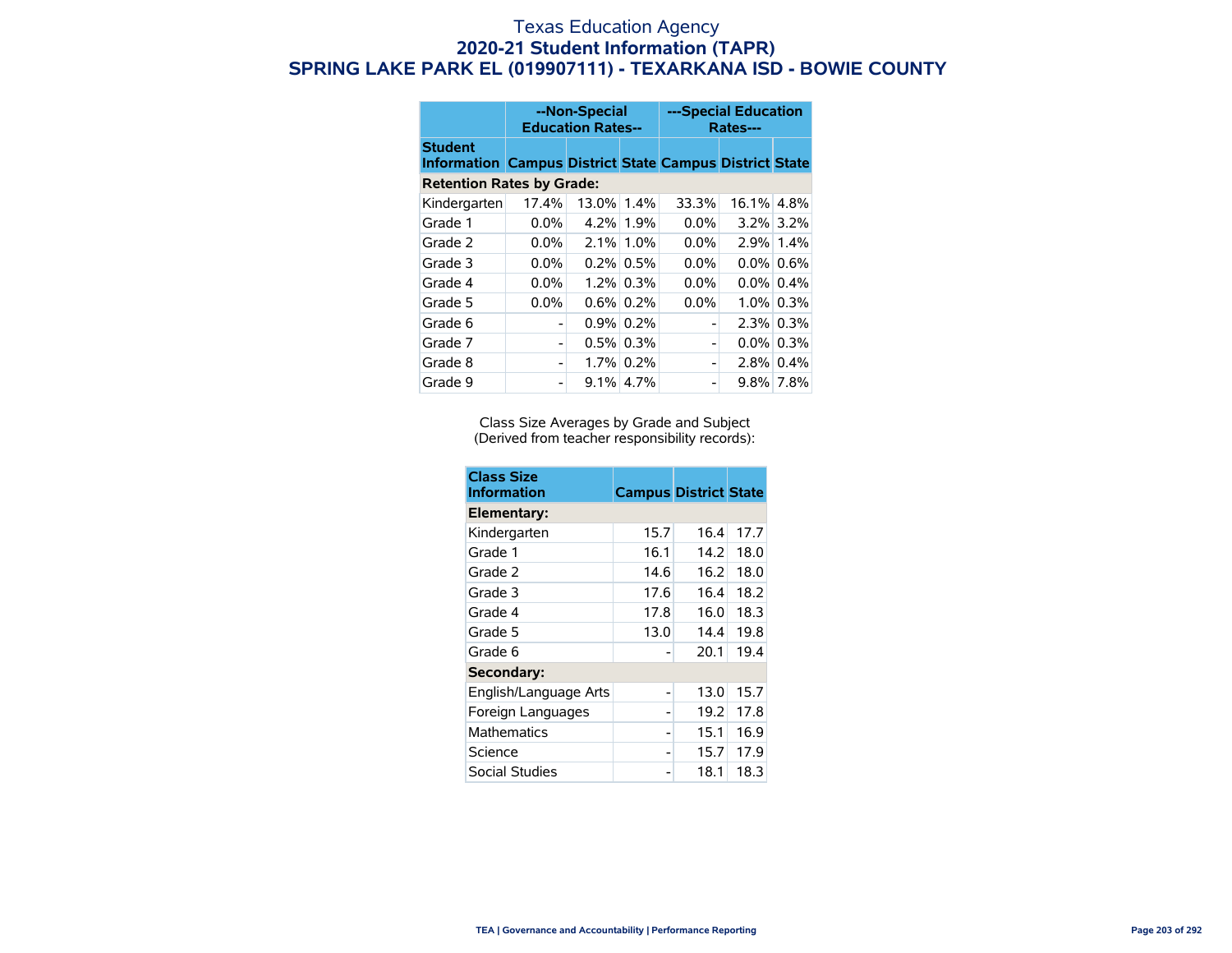|                                               | --------- Campus ---------            |        |        |               |
|-----------------------------------------------|---------------------------------------|--------|--------|---------------|
| <b>Staff Information</b>                      | <b>Count/Average Percent District</b> |        |        | <b>State</b>  |
|                                               |                                       |        |        |               |
| <b>Total Staff</b>                            | 42.2                                  | 100.0% | 100.0% | 100.0%        |
|                                               |                                       |        |        |               |
| Professional Staff:                           | 35.6                                  | 84.3%  | 63.4%  | 64.3%         |
| <b>Teachers</b>                               | 30.8                                  | 72.9%  | 49.6%  | 49.6%         |
| Professional Support                          | 2.8                                   | 6.7%   | 9.3%   | 10.6%         |
| Campus Administration (School Leadership)     | 2.0                                   | 4.7%   | 3.6%   | 3.0%          |
| <b>Educational Aides:</b>                     | 6.6                                   | 15.7%  | 12.0%  | 10.6%         |
| <b>Librarians and Counselors (Headcount):</b> |                                       |        |        |               |
| <b>Full-time Librarians</b>                   | 0.0                                   | n/a    | 2.0    | 4,290.0       |
| Part-time Librarians                          | 0.0                                   | n/a    | 0.0    | 582.0         |
| <b>Full-time Counselors</b>                   | 1.0                                   | n/a    |        | 13.0 13,211.0 |
| Part-time Counselors                          | 0.0                                   | n/a    | 0.0    | 1,126.0       |
|                                               |                                       |        |        |               |
| Total Minority Staff:                         | 9.5                                   | 22.6%  | 35.7%  | 51.5%         |
| <b>Teachers by Ethnicity:</b>                 |                                       |        |        |               |
| African American                              | 4.2                                   | 13.7%  | 15.8%  | 11.1%         |
| Hispanic                                      | 0.3                                   | 1.1%   | 6.7%   | 28.4%         |
| White                                         | 25.1                                  | 81.4%  | 75.4%  | 56.9%         |
| American Indian                               | 0.0                                   | 0.0%   | 0.6%   | 0.3%          |
| Asian                                         | 0.0                                   | 0.0%   | 0.4%   | 1.8%          |
| Pacific Islander                              | 0.0                                   | 0.0%   | 0.0%   | 0.2%          |
| Two or More Races                             | 1.2                                   | 3.8%   | 1.2%   | 1.2%          |
| <b>Teachers by Sex:</b>                       |                                       |        |        |               |
| Males                                         | 1.0                                   | 3.3%   | 20.2%  | 23.8%         |
| Females                                       | 29.8                                  | 96.7%  | 79.8%  | 76.2%         |
| <b>Teachers by Highest Degree Held:</b>       |                                       |        |        |               |
| No Degree                                     | 0.1                                   | 0.4%   | 2.4%   | 1.2%          |
| <b>Bachelors</b>                              | 23.4                                  | 76.1%  | 64.5%  | 73.0%         |
| <b>Masters</b>                                | 7.2                                   | 23.4%  | 33.1%  | 25.0%         |
| Doctorate                                     | 0.0                                   | 0.0%   | 0.0%   | 0.7%          |
| <b>Teachers by Years of Experience:</b>       |                                       |        |        |               |
| <b>Beginning Teachers</b>                     | 3.0                                   | 9.7%   | 4.5%   | 6.7%          |
| 1-5 Years Experience                          | 10.4                                  | 33.7%  | 32.2%  | 27.8%         |
| 6-10 Years Experience                         | 6.9                                   | 22.6%  | 21.1%  | 20.3%         |
| 11-20 Years Experience                        | 5.5                                   | 18.0%  | 25.9%  | 29.1%         |
| 21-30 Years Experience                        | 4.1                                   | 13.3%  | 13.2%  | 13.0%         |
| Over 30 Years Experience                      | 0.8                                   | 2.6%   | 3.1%   | 3.1%          |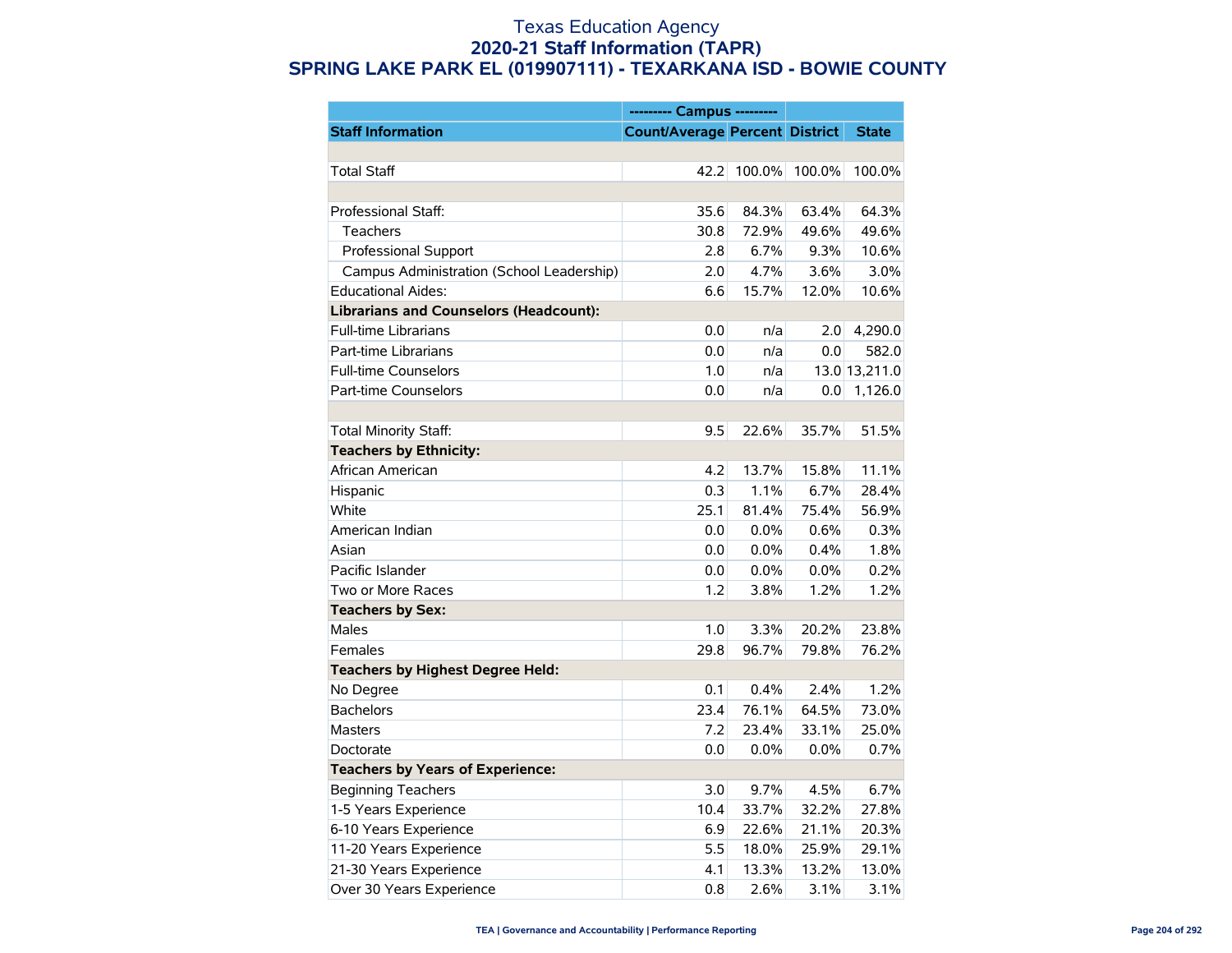|                                | --------- Campus ---------           |
|--------------------------------|--------------------------------------|
| <b>Staff Information</b>       | Count/Average Percent District State |
|                                |                                      |
| Number of Students per Teacher | 12.6<br>14.5<br>14.1<br>n/a          |

| <b>Staff Information</b>                                             | <b>Campus</b> | <b>District</b> | <b>State</b> |
|----------------------------------------------------------------------|---------------|-----------------|--------------|
| <b>Experience of Campus Leadership:</b>                              |               |                 |              |
| Average Years Experience of Principals                               | 6.0           | 8.4             | 6.4          |
| Average Years Experience of Principals with District                 | 6.0           | 6.8             | 5.5          |
| Average Years Experience of Assistant Principals                     | 3.0           | 6.6             | 5.5          |
| Average Years Experience of Assistant Principals with District       | 3.0           | 6.4             | 4.8          |
|                                                                      |               |                 |              |
| Average Years Experience of Teachers:                                | 10.6          | 11.3            | 11.2         |
| Average Years Experience of Teachers with District:                  | 4.0           | 6.6             | 7.2          |
| Average Teacher Salary by Years of Experience (regular duties only): |               |                 |              |
| <b>Beginning Teachers</b>                                            | \$43,000      | \$42,078        | \$50,849     |
| 1-5 Years Experience                                                 | \$44,291      | \$44,729        | \$53,288     |
| 6-10 Years Experience                                                | \$47,431      | \$48,474        | \$56,282     |
| 11-20 Years Experience                                               | \$56,943      | \$56,638        | \$59,900     |
| 21-30 Years Experience                                               | \$63,210      | \$63,544        | \$64,637     |
| Over 30 Years Experience                                             | \$63,927      | \$65,821        | \$69,974     |
| Average Actual Salaries (regular duties only):                       |               |                 |              |
| <b>Teachers</b>                                                      | \$50,188      | \$51,635        | \$57,641     |
| Professional Support                                                 | \$56,601      | \$64,822        | \$68,030     |
| Campus Administration (School Leadership)                            | \$75,298      | \$77,854        | \$83,424     |
|                                                                      |               |                 |              |
| Instructional Staff Percent:                                         | n/a           | 65.0%           | 64.6%        |
|                                                                      |               |                 |              |
| Contracted Instructional Staff (not incl. above):                    | 0.0           | 0.0             | 5,731.4      |

|                                          | ----- Campus ----- |                         |         |              |  |  |
|------------------------------------------|--------------------|-------------------------|---------|--------------|--|--|
| <b>Program Information</b>               | <b>Count</b>       | <b>Percent District</b> |         | <b>State</b> |  |  |
| Teachers by Program (population served): |                    |                         |         |              |  |  |
| <b>Bilingual/ESL Education</b>           | 0.4                | 1.3%                    | 3.6%    | 6.2%         |  |  |
| Career and Technical Education           | 0.0                | $0.0\%$                 | 4.4%    | 5.1%         |  |  |
| Compensatory Education                   | 2.5                | 8.1%                    | $6.0\%$ | 2.8%         |  |  |
| Gifted and Talented Education            | 0.1                | 0.3%                    | $0.1\%$ | 1.8%         |  |  |
| <b>Regular Education</b>                 | 26.8               | 87.0%                   | 70.8%   | 71.0%        |  |  |
| <b>Special Education</b>                 | 1.0                | 3.3%                    | $6.9\%$ | 9.4%         |  |  |
| Other                                    | 0.0                | $0.0\%$                 | $8.2\%$ | 3.6%         |  |  |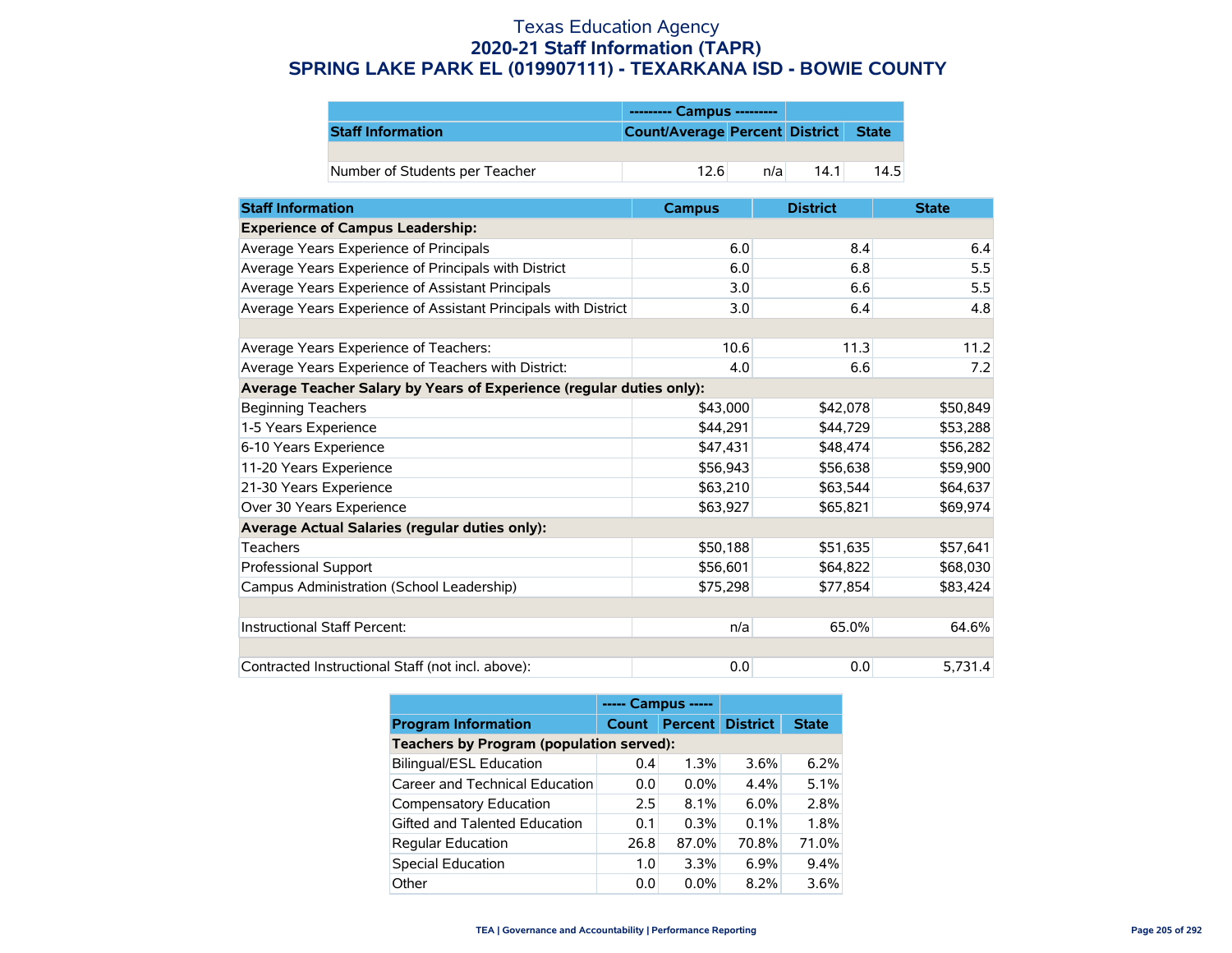- Indicates there are no students in the group.
- \* Indicates results are masked due to small numbers to protect student confidentiality.
- \*\* When only one student disability or assessment group is masked, then the second smallest student disability or assessment group is masked regardless of size. n/a Indicates data reporting is not applicable for this group.
- ? Indicates that the data for this item were statistically improbable or were reported outside a reasonable range.

**Link to: [PEIMS Financial Standard Reports 2019-20 Financial Actual Report](https://rptsvr1.tea.texas.gov/cgi/sas/broker?_service=marykay&_service=appserv&_debug=0&_program=sfadhoc.Campus_actual20.sas&which_camp=019907111)**

**(To open link in a new window, press the "Ctrl" key and click on the link.)**